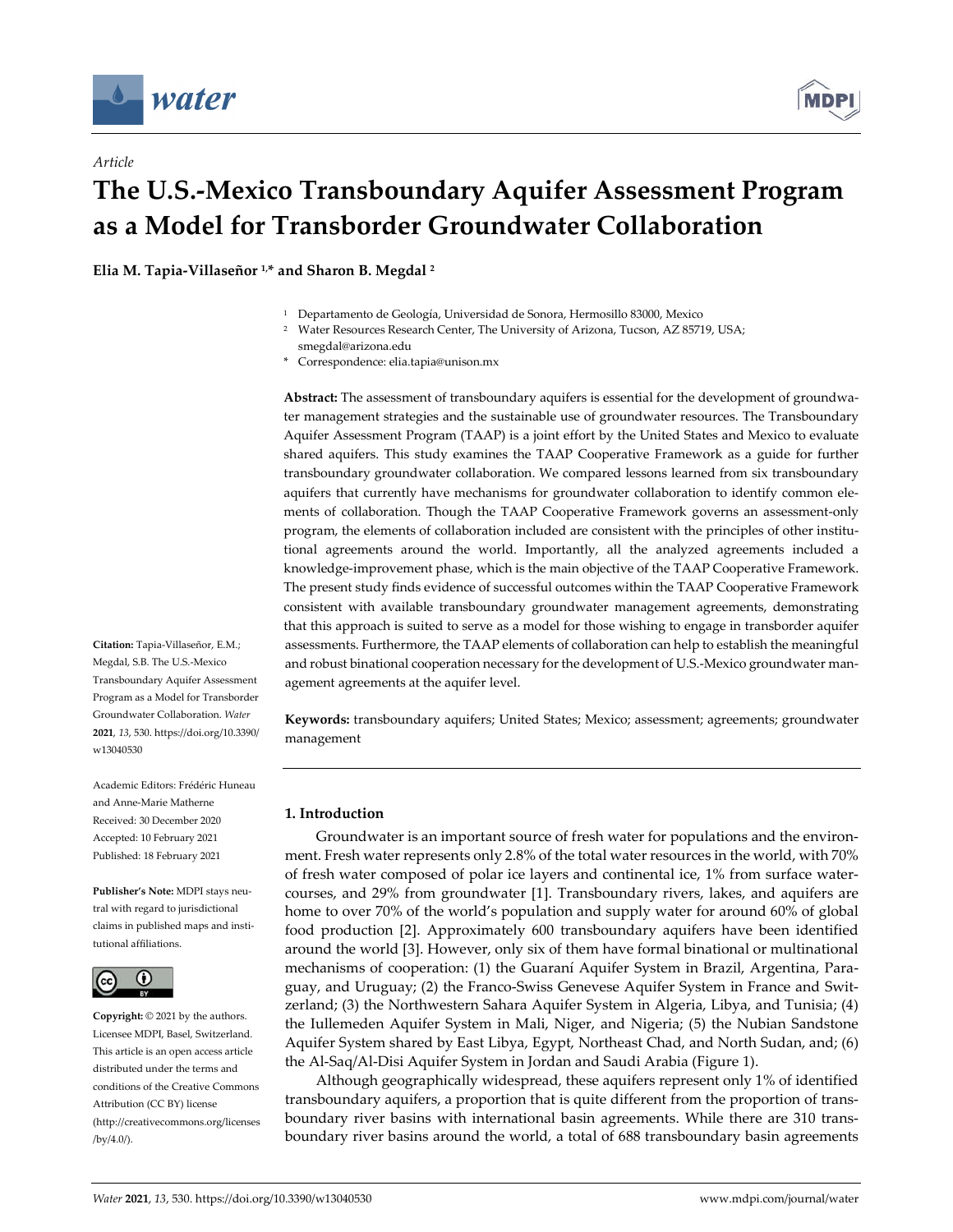have been signed between 1820 and 2007 [4–6]. These agreements apply to 133 river basins, representing 36% of the identified transboundary basins [4]. The reasons for such a disparity between the number of basin agreements and the number of groundwater agreements include the "invisible" nature of groundwater [7,8], limited and dissimilar groundwater data [9], and the lack of institutional capacity for groundwater governance [10].

Groundwater collaboration between the United States and Mexico is similar to other transboundary settings around the world. Efforts by the two countries to understand and manage groundwater resources have been scarce and sporadic [11]. The two countries have a surface water agreement, the 1944 Water Treaty Regarding the Utilization of Waters of the Colorado and Tijuana Rivers and of the Rio Grande (1944 Treaty); however, groundwater was left unmentioned. Only Minute 242 was approved in 1973 by the International Boundary and Water Commission (IBWC), one of many interpretations of the 1944 Treaty includes a provision that is relevant to groundwater. The IBWC is the international body that oversees the application of U.S.-Mexico treaties related to boundary demarcation, national ownership of waters, sanitation, water quality, and flood control in the border region [12]. Challenges in the management of groundwater resources in the U.S.-Mexico border region include rapid urbanization and industrialization, agricultural intensification, contamination of surface and groundwater resources, increase in surface and groundwater demands, and climate uncertainties [13–15]. These challenges indicate the need for binational transboundary collaboration to secure water for populations and the environment. Such a collaboration could take the form of a binational agreement for the management of groundwater resources. However, scholars have recognized that the assessment of shared aquifer systems is a necessary antecedent to the development of any groundwater management agreement [8,16–19]. For example, Kirstin I. Conti [18] indicated that scientific research is an enabling factor for groundwater cooperation, along with existing legal mechanisms, regional institutions, high institutional capacity, funding mechanisms, strong political will, previous water cooperation, and third-party involvement.

The Joint Report of the Principal Engineers Regarding the Joint Cooperative Process United States-Mexico for the Transboundary Aquifer Assessment Program (TAAP Cooperative Framework) [20], guides the joint effort between the United States and Mexico to improve the knowledge base of transboundary aquifers. The program began in 2006 with the Transboundary Aquifer Assessment Act (U.S. Public Law 109–448, TAA-Act). The TAA-Act authorized the United States Geological Survey (USGS) and the Water Resources Research Institutes (WRRIs) of Arizona, New Mexico, and Texas to work with Mexican counterparts on the development of transboundary aquifer assessments. The TAA-Act authorized U.S. involvement in binational studies of the Santa Cruz and San Pedro Aquifers, shared by the state of Arizona in the United States and the state of Sonora in Mexico, and the Mesilla and Hueco Bolson aquifers, shared by the states of Texas and New Mexico in the United States and the state of Chihuahua in Mexico (Figure 1). These priority aquifers were selected based on their proximity to highly populated areas, increasing groundwater demands, and water quality issues [21]. The binational TAAP was formally initiated in 2009 upon the signing of the TAAP Cooperative Framework by the principal engineers of the U.S. and Mexican sections of the IBWC. The two countries agreed upon the TAAP aquifers of focus consistent with the TAA-Act priority aquifers (Figure 1). According to the TAAP Cooperative Framework, either of the two countries can propose an aquifer of focus, but both countries must agree to develop a joint assessment.

The TAA-Act and the TAAP Cooperative Framework offer a foundation for collaboration to study shared groundwater resources through an effective partnership among federal agencies, academic institutions, and federally established water resources research institutes [21,22]. The TAAP can also be considered a climate and water adaptation initiative for the western U.S.-Mexico border [13], a transboundary regional initiative that has the potential to build adaptive capacity [15], an activity that can support decision-making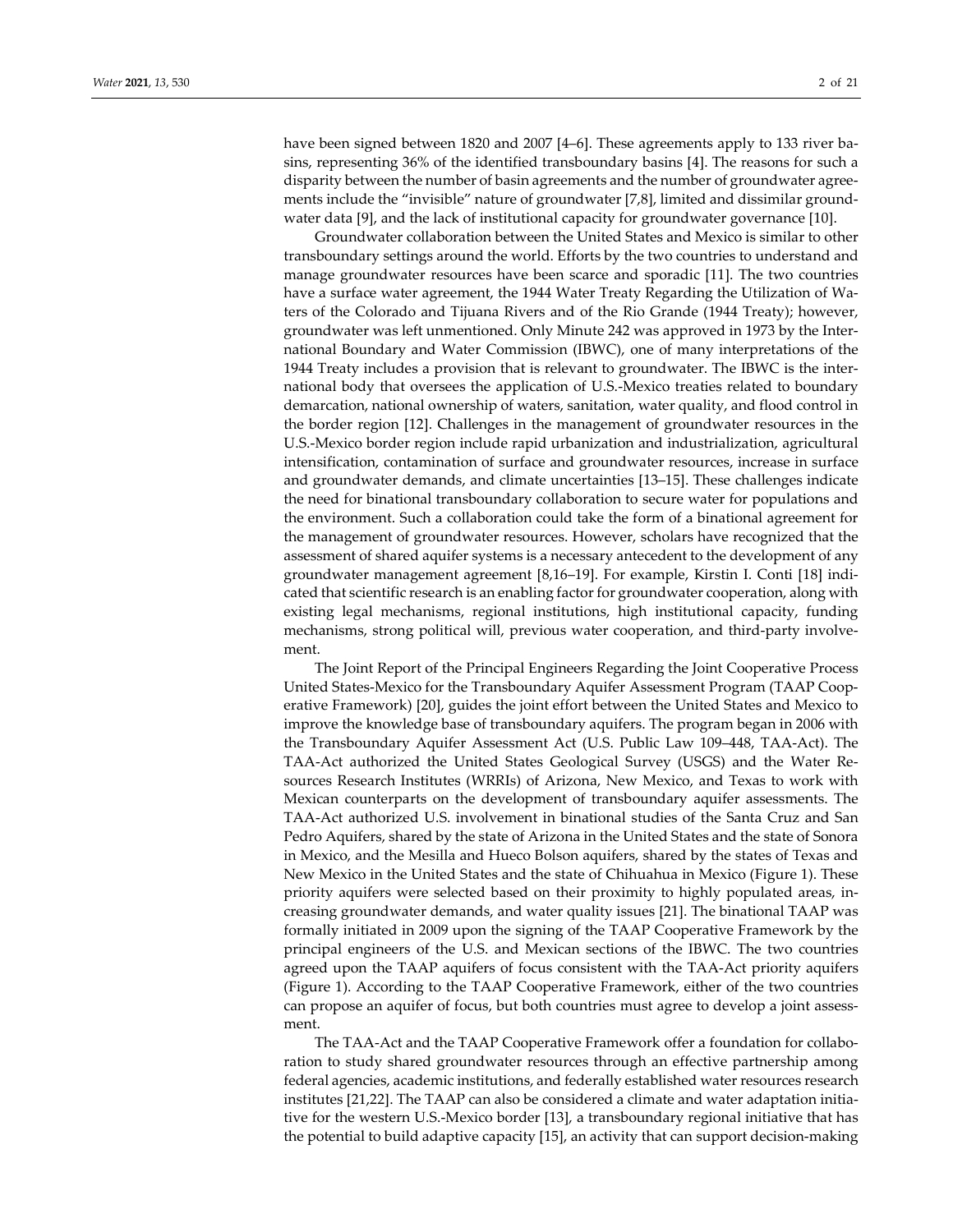processes related to groundwater management in each country [23], and a precedent for a binational partnership that can promote and implement a new binational aquifer assessment [9]. However, the relevance of the TAAP Cooperative Framework as a model mechanism for groundwater collaboration has not been fully addressed in the literature.

The TAAP Cooperative Framework is limited to assessment only, with four transboundary aquifers studied to date. The Map of Transboundary Aquifers of the World [3] includes 11 shared transboundary aquifers along the border between the United States and Mexico. Yet, a review of technical studies, reports, and publications on U.S.-Mexico transboundary aquifers suggest that at least 36 transboundary aquifers are shared by the two countries [24]. Clearly, additional study opportunities exist, and the activities undertaken by the TAAP can serve as the basis for assessment that goes beyond the current TAAP aquifers of focus and that can even guide future dialogue regarding groundwater governance and management [8]. The primary objective of the study is to determine whether the elements of the TAAP Cooperative Framework can serve as a model for others wishing to engage in transboundary aquifer assessment. Expert interviews and lessons learned from evaluating six existing international groundwater agreements helped to determine whether the objectives, framework/process, funding, principles, and communication arrangements of the TAAP Cooperative Framework can guide further groundwater cooperation.



**Figure 1.** International Aquifers Studied and Transboundary Aquifer Assessment Program (TAAP) Aquifers of Focus, based on Transboundary Aquifers of the World [3].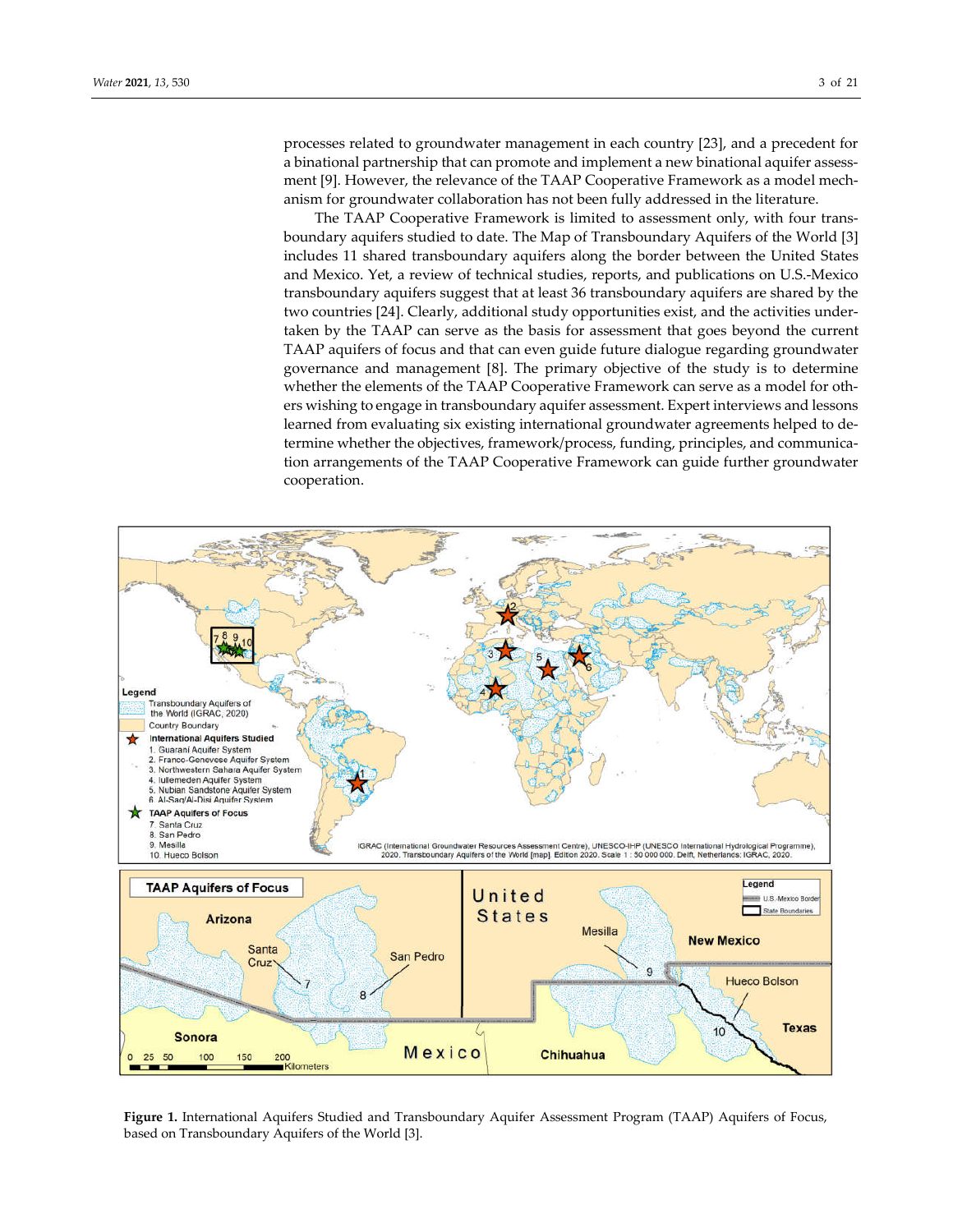# **2. Materials and Methods**

The present work provides an assessment of the TAAP Cooperative Framework as a model for transboundary groundwater collaboration. To achieve this, we compared the elements of collaboration in the TAAP Cooperative Framework with the components of six transboundary groundwater collaboration agreements. The TAAP Cooperative Framework elements of collaboration were taken from the Joint Report of the Principal Engineers Regarding Joint Cooperative Process United States-Mexico for the Transboundary Aquifer Assessment Program (Cooperative Framework) [20]. These elements are presented in Table 1 and were used as a basis for comparison. Selected institutional governance agreements include the existing collaboration mechanisms for the following: (1) the Guaraní Aquifer System (GAS), (2) the Franco-Swiss Genevese Aquifer System, (3) the Northwestern Sahara Aquifer System, (4) the Iullemeden Aquifer System, (5) the Nubian Sandstone Aquifer System (NSAS), and (6) the Al-Saq/Al-Disi Aquifer System. These transboundary aquifers were selected because of their formal mechanisms of groundwater cooperation [17,18,25–27].

**Table 1.** TAAP Cooperative Framework elements of collaboration [20].

| Objectives          | Facilitate data exchange<br>Ensure the concurrence for binational aquifer assessment activities<br>Facilitate agreement on the aquifers, which will be evaluated jointly<br>Establish and coordinate binational technical advisory committees<br>Establish an official repository for binational project reports                                                                                                                                                                                                                                                                                                                                                                             |
|---------------------|----------------------------------------------------------------------------------------------------------------------------------------------------------------------------------------------------------------------------------------------------------------------------------------------------------------------------------------------------------------------------------------------------------------------------------------------------------------------------------------------------------------------------------------------------------------------------------------------------------------------------------------------------------------------------------------------|
| Framework (Process) | Either of the two countries can propose an aquifer to study<br>The International Boundary and Water Commission (IBWC) will coordinate with agencies from both<br>countries to jointly define the scope of the assessment<br>Binational technical groups will be established and coordinated by the IBWC<br>The IBWC will facilitate concurrence of joint work plans<br>Whoever carries out the joint studies will update the binational technical groups with the project<br>progress<br>The final reports that proceed from the joint studies will be published in English and Spanish and will<br>be made available for publication once they have been approved within the IBWC framework |
| Funding             | Each country will be responsible for any costs on projects conducted in its territory<br>Either country may contribute to the costs of work done in the other country<br>Contributions will be distributed according to the process agreed on through the IBWC<br>All projects and measures considered are subject to the availability of funds                                                                                                                                                                                                                                                                                                                                              |
| Principles          | Activities should be beneficial to both countries<br>Activities should be agreed on within the framework of the IBWC<br>Activities should respect the legal framework and jurisdictional requirements of each country<br>No provision set forth in this agreement will limit what either country can do independently in its own<br>territory<br>No part of this agreement may contravene what has been stipulated in the boundary and water treaties<br>The information generated from these projects is solely for the purpose of expanding knowledge                                                                                                                                      |
| Communication       | The IBWC will be an official repository of records<br>The final joint binational reports will be available to the public in each country and will be posted on<br>the website of each section of the IBWC<br>Information obtained should be considered as official data and should be shared without any<br>restrictions<br>Credit will be given to those who provide information                                                                                                                                                                                                                                                                                                            |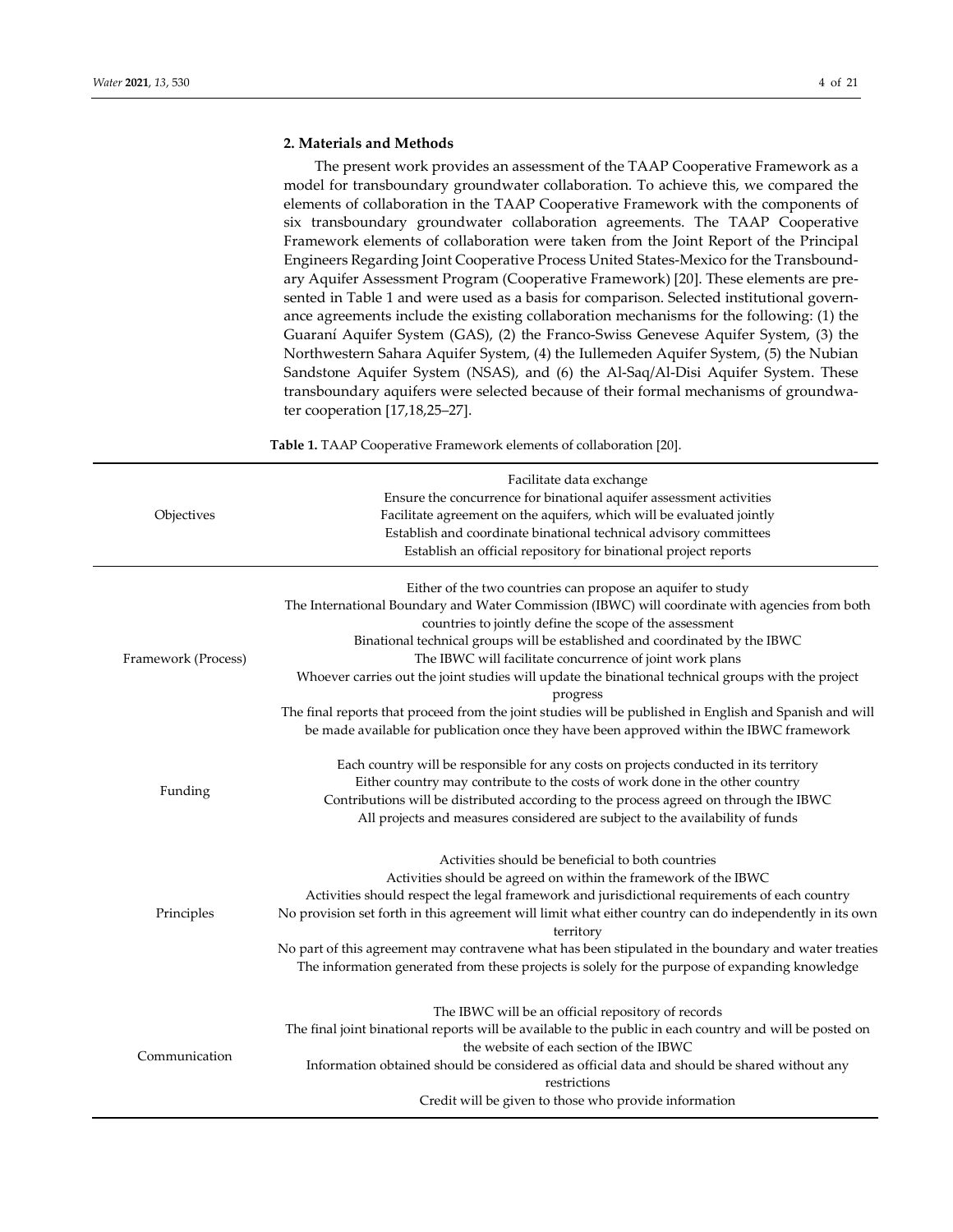Stakeholder interviews implemented during 2019 and 2020 served to identify whether TAAP lessons can be generalized to other aquifers along the U.S.-Mexico border and elsewhere. The selection of participants was based on purposive sampling. This nonrandom technique does not need a set number of participants and interviewees are selected according to the qualities or knowledge they possess [28]. Interviewees consist of two IBWC experts (interview 1 and 2), two experts in political sciences (interview 3 and 4), and two researchers/scientists (interview 5 and 6). Selected interviewees were familiar with transboundary aquifer assessment and management and with the principles of the TAAP Cooperative Framework. Interview questions included:

- According to your experience, what factors promote the successful groundwater collaboration between nations that share one or various aquifers?
- Do you think we can generalize the TAAP principles of collaboration to other aquifers within the U.S.-Mexico border?
- Do you think the TAAP Cooperative Framework can serve as a model for the assessment of other transboundary aquifers?
- Do you think the TAAP Cooperative Framework can serve as a basis for the development of future groundwater management agreements in the borderlands of the United States and Mexico?

## **3. Results**

This section describes the history of transboundary groundwater collaboration around the world and the mechanisms of collaboration included in the analyzed groundwater agreements. We also present a comparison of the elements of the TAAP Cooperative Framework and the components of the six analyzed aquifer agreements. Expert interviews regarding the applicability of the TAAP Cooperative Framework to others contemplating transborder collaboration are also reported in this section.

#### *3.1. Transboundary Groundwater Resources and International Law*

Some of the international guidelines related to transboundary groundwater resources include the 1966 Helsinki Rules, the 1986 Seoul Rules, the 1997 UN Convention on the Law of the Non-Navigational Uses of Transboundary Watercourses (UN Watercourses Convention), the 1999 Convention on the Protection and Use of Transboundary Watercourses and International Lakes, the 2004 Berlin Rules, and the 2008 Draft Articles on the Law of Transboundary Aquifers [29–31]. These guidelines serve as a reference for groundwater management. However, only some of them recognize the connection between surface water and groundwater. For example, the UN Watercourses Convention addresses surface water and groundwater but fails to recognize confined aquifers [30]. The Convention on the Protection and Use of Transboundary Watercourses and International Lakes also fails to recognize confined transboundary aquifers even though it documents the importance of groundwater in the management of drainage basins [29].

The 2008 Draft Articles on the Law of Transboundary Aquifers (UN Draft Articles) do recognize confined aquifers [1,32,33]. Among many provisions, the UN Draft Articles include principles related to the sovereignty of the countries sharing an aquifer (Article 3), provisions for equitable and reasonable utilization of groundwater resources (Article 4), the obligation not to cause significant harm (Article 6), a general obligation to cooperate (Article 7), requirements for the regular exchange of data and information (Article 8), stipulations for the protection and preservation of ecosystems (Article 10), and guidelines for monitoring (Article 13). The United Nations General Assembly (UNGA), however, has not ratified the UN Draft Articles, though the item has been on its agenda several times in it will be again in 2022 [8]. Partly in response to this development in international law, other cases of groundwater collaboration mechanisms have been signed between coun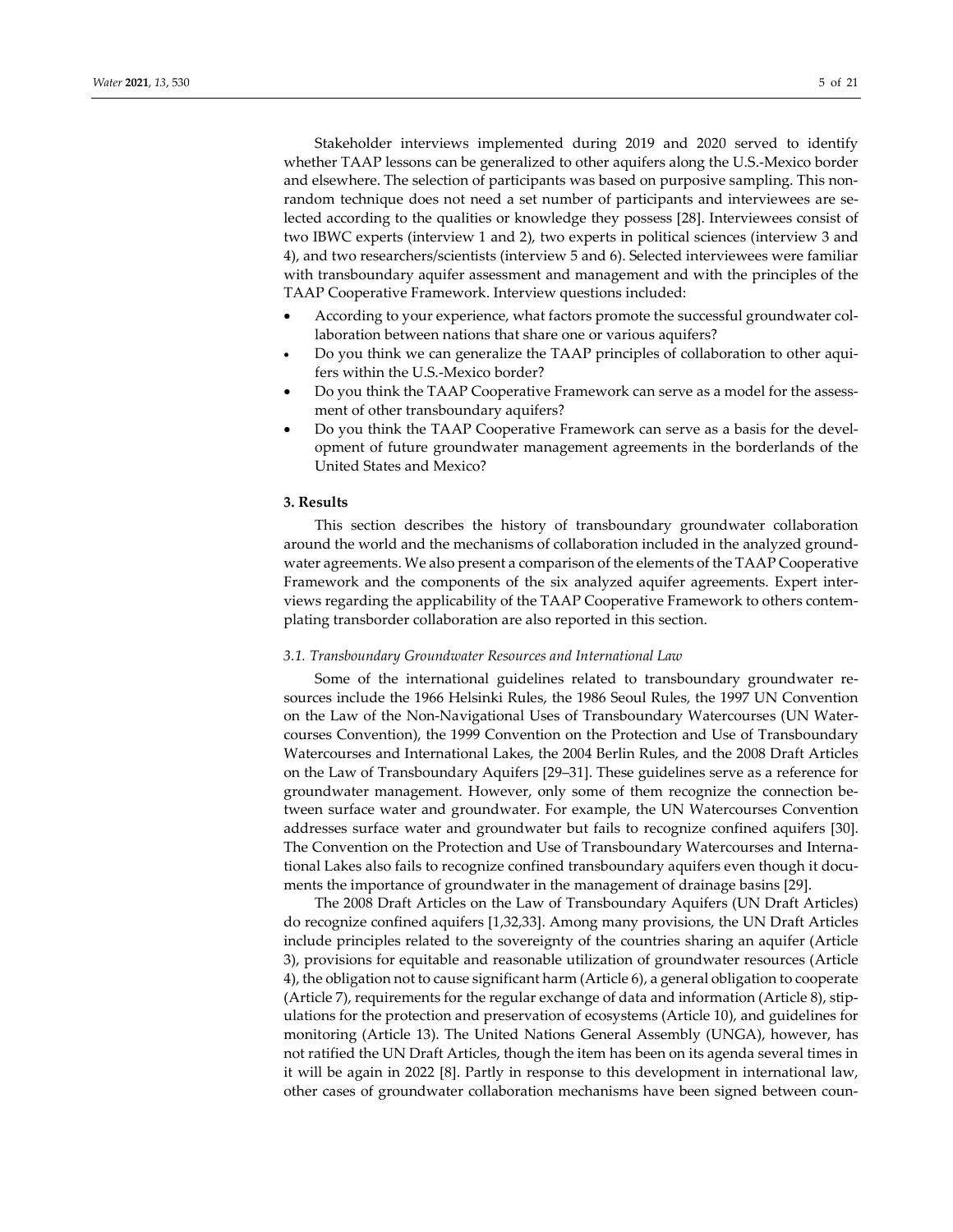tries [8]. For example, the Guaraní Aquifer System Agreement and the Bamako Declaration for the Iullemeden Aquifer System both refer to the UN Draft Articles [8,32]. Below, we present a summary of the mechanisms analyzed in this study.

#### *3.2. Transboundary Groundwater Collaboration around the World*

Diverse cultures, countries, and states connect to groundwater in a hydropolitical matrix that comprises the policies, social exchanges, discussions, and agreements between different nations [34]. Water allocation is a key component of water governance, and in transboundary settings, this process involves a variety of users competing in an unavoidable conflictual process [35]. The principle of equitable and reasonable utilization of water resources should guide groundwater allocation between different countries, yet there is no universal theory of justice to satisfy every water user [36].

According to the United Nations Sustainable Development Goals (SDG 6.5.2), "specific arrangements or agreements between co-riparian countries are a precondition to ensure long-term sustainable cooperation" [37,38]. In this section, we detail the six transboundary aquifers that have agreements or other arrangements established for groundwater collaboration. Table 2 presents a summary of the analyzed transboundary groundwater agreements, the countries involved, dates, and the purpose of each agreement, followed by an explanation of the main characteristics of each aquifer agreement. Focusing on the elements and history of each collaboration, we subsequently compare the agreements with the U.S.-Mexico TAAP Cooperative Framework.

| <b>Aquifer System</b>                      | Agreement                                                                                                      | Countries<br>Involved                   | Date(s)                                                    | Agreement<br>Characteristics                                                                                                                                                                                |  |
|--------------------------------------------|----------------------------------------------------------------------------------------------------------------|-----------------------------------------|------------------------------------------------------------|-------------------------------------------------------------------------------------------------------------------------------------------------------------------------------------------------------------|--|
| Guaraní Aquifer<br>System (GAS)            | Guaraní Aquifer Agreement                                                                                      | Argentina Brazil<br>Paraguay<br>Uruguay | Signed in 2010<br>Ratified in 2018                         | Promotes the sustainable<br>development of the<br>aquifer system<br>Solves issues arising<br>between countries<br>Aligned to the UN Draft<br>Articles                                                       |  |
| Franco-Swiss<br>Genevese Aquifer<br>System | Convention on the Protection, Utilization, Recharge,<br>and Monitoring of the Franco-Swiss Genevese<br>Aquifer | France<br>Switzerland                   | 1978-2008<br>(New<br>convention<br>established in<br>2008) | Focused on groundwater<br>quality, quantity, and<br>artificial recharge<br>The only treaty to date<br>that allocated volumes of<br>water                                                                    |  |
| Northwestern<br>Sahara Aquifer<br>System   | The Permanent Consultation Mechanism for the<br>Northwestern Sahara Aquifer System                             | Algeria<br>Libya<br>Tunisia             | 2008                                                       | Developed a<br>hydrogeologic database<br>and model<br>Maintains an<br>observation network<br>Analyzes socioeconomic<br>activities<br>Develops joint studies<br>Formulates proposals for<br>optimization and |  |
| Iullemeden Aquifer<br>System               | <b>Bamako Declaration</b>                                                                                      | Mali<br>Niger<br>Nigeria                | 2009                                                       | consultation mechanisms<br>Serves as a consultative<br>mechanism<br>Improves knowledge<br>and strenghtens regional<br>cooperation                                                                           |  |

**Table 2.** Transboundary Groundwater Agreements around the World.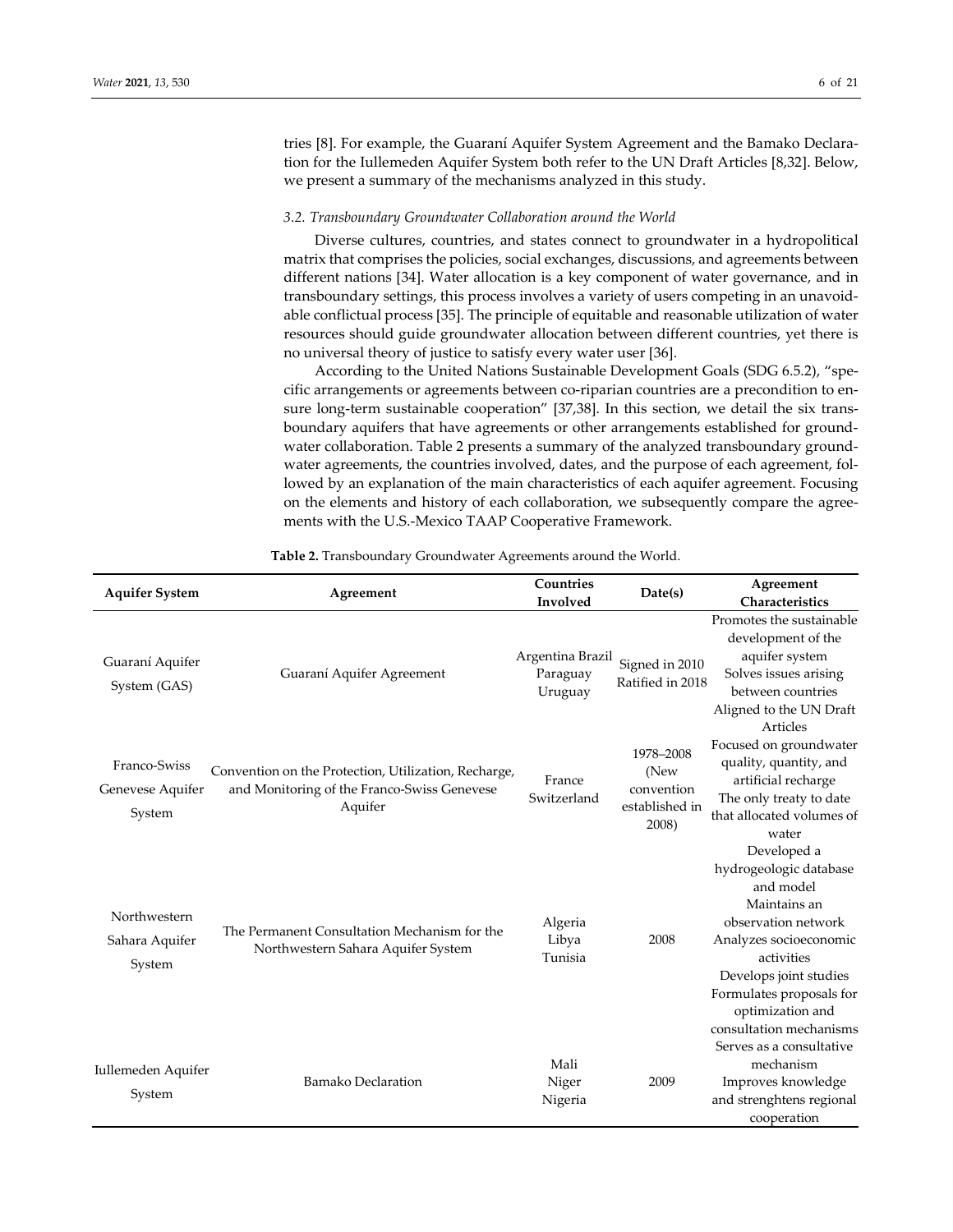| Al-Saq/Al-Disi<br>Aquifer System   | Agreement between the Government of the<br>Hashemite Kingdom of Jordan and the Government<br>of the Kingdom of Saudi Arabia for the<br>Management and Utilization of the Ground Waters<br>in the Al-Saq/Al-Disi Layer                                                       | Jordan<br>Saudi Arabia            | 2015 | Restricts groundwater<br>extractions in protected<br>areas<br>Governs the digging of<br>observational wells |  |
|------------------------------------|-----------------------------------------------------------------------------------------------------------------------------------------------------------------------------------------------------------------------------------------------------------------------------|-----------------------------------|------|-------------------------------------------------------------------------------------------------------------|--|
|                                    |                                                                                                                                                                                                                                                                             |                                   |      | Controls pollution                                                                                          |  |
| Nubian Sandstone<br>Aquifer System | Programme for the Development of a Regional<br>Strategy for the Utilization of the Nubian Sandstone<br>Aquifer System and the Terms of Reference for the Egypt Northeast<br>Monitoring and Exchange of Groundwater<br>Information of the Nubian Sandstone Aquifer<br>System | East Libya<br>Chad<br>North Sudan | 2000 | Focuses on data<br>exchange and<br>monitoring efforts                                                       |  |

## 3.2.1. Guaraní Aquifer System (GAS)

Located across four South American countries, the GAS is one of the largest freshwater reservoirs in the world [26,39]. The GAS covers an area of 1,087,879 square kilometers (km2), with the largest portion situated in Brazil, followed by Argentina, Paraguay, and Uruguay [26,40]. The breakdown of the reservoir's water resources usage is as follows: municipal water supply (66%), industries (16%), thermal tourism (13%), and irrigation (5%) [40]. The four countries sharing the aquifer are known for their collaboration regarding the La Plata River Basin [8] and have benefited from continuous research and development projects, such as the Environmental Protection and Sustainable Development of the Guaraní Aquifer System Project supported by the Organization of American States and the Common Market of the South [39,41].

The Guaraní Aquifer Agreement was signed in August 2010, but it was not ratified by all four countries until 2018. This document points to the principles described by the UN Draft Articles to promote the sustainable development of the aquifer system and to solve some of the issues that might arise in the aquifer countries. For instance, Articles 2 and 3 of the Guaraní Aquifer Agreement state that each of the parties has the sovereign right to promote the management, utilization, and monitoring of their portion of the aquifer system as long as they follow the principle of reasonable use. Data exchange and knowledge improvement are essential, as expressed in Articles 8 and 12. Finally, a commission oversees compliance by all parties with the principles of agreement [42]. Factors enabling transboundary collaboration among the countries that share the GAS include the existing regional institutions, funding mechanisms, high institutional capacity, previous water cooperation, scientific research, strong political will, and third-party involvement [18].

### 3.2.2. Franco-Swiss Genevese Aquifer System

The Franco-Swiss Genevese Aquifer System is shared by France and Switzerland and has an approximate areal extent of 19 km<sup>2</sup> [27]. Ten wells on the Swiss side of the aquifer and four wells on the French side supply water to the Swiss Canton of Geneva and the neighboring French Territory (Haute-Savoie). The Convention on the Protection, Utilization, Recharge, and Monitoring of the Franco-Swiss Genevese Aquifer was established in 1978 after a dramatic decrease in groundwater levels associated with groundwater pumping [18,43].

The 1978 convention focused on groundwater quality, quantity, and artificial recharge, and it is the only treaty for transboundary aquifers that allocates specific volumes of water to the involved parties [17,18,44]. Despite the lack of provisions related to sovereignty rights, each of the parties has the right to make decisions around groundwater pumping, equipment, and abstraction margins [8,38]. Recharge from the Arve River is treated and channeled into the aquifer, helping to balance a seven million cubic meters (Mm<sup>3</sup>) per year overdraft [43,45]. A joint commission oversees the preparation of groundwater management plans, the monitoring of groundwater, the efforts to gain approval for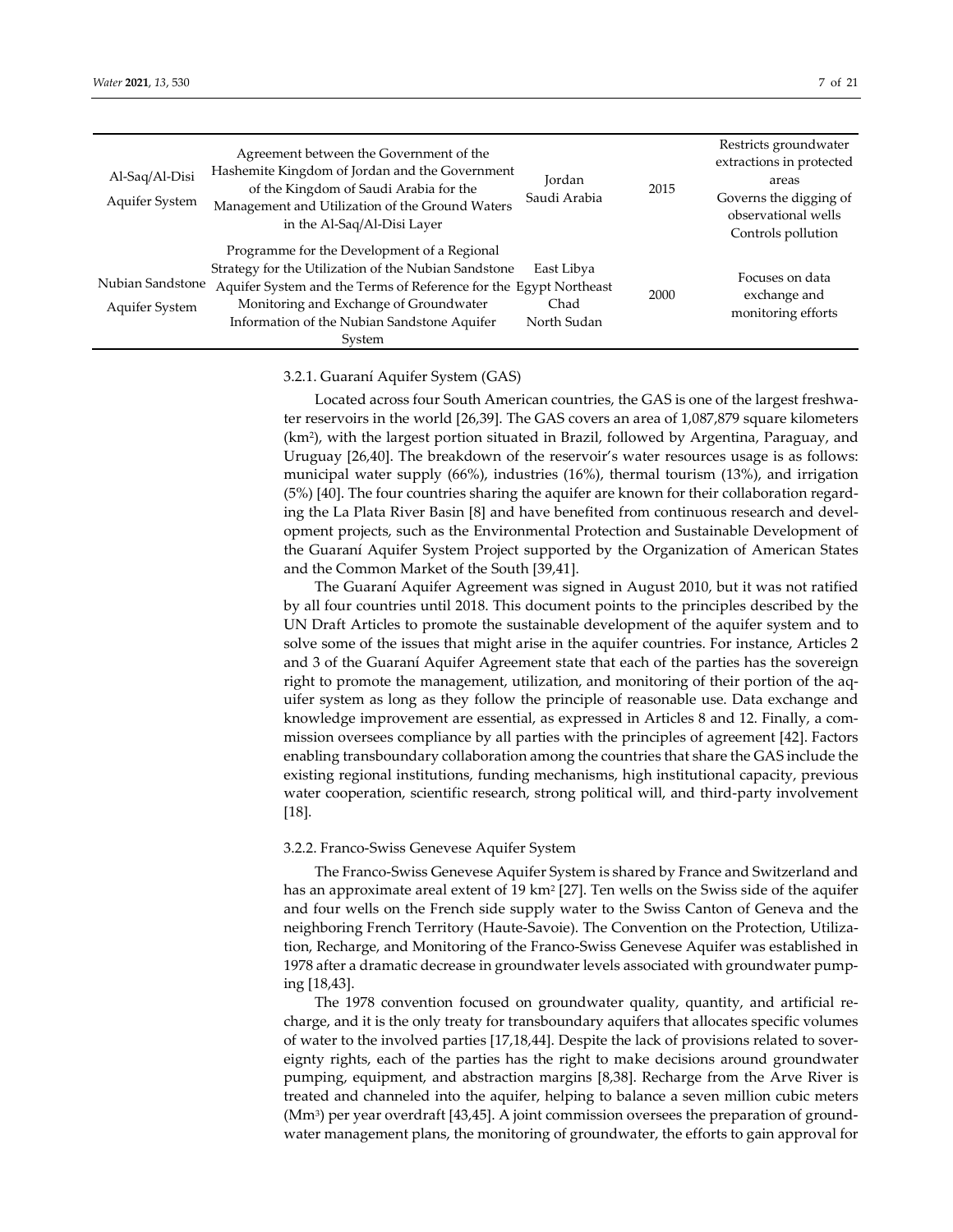new infrastructures, and the verification of construction and operation costs of artificial recharge facilities [17]. The commission consists of six members, at least four of whom are experts in water-related issues [17].

When the 1978 convention expired, a new convention came into effect on 1 January, 2008 [46]. This new agreement includes the French communities of Annemasse, the rural districts of Genevois, and the municipality of Viry. The fact that the 1978 convention did not include participation from the federal government of either country adds a local dimension to the arrangement that was essential for the success of the agreement [25]. Technical and scientific studies were also crucial for resolving the overexploitation problems, and they served as the basis for collaboration efforts [43].

#### 3.2.3. Northwestern Sahara Aquifer System

Shared by Algeria, Libya, and Tunisia, the Northwestern Sahara Aquifer System has an areal extent of 1,019,000 km2. The Permanent Consultation Mechanism for the Northwestern Sahara Aquifer System was signed in July 2008 by the three countries' representatives [26]. The consultation mechanism is composed of a steering committee and a scientific committee [47]. The many goals of the agreement include (1) the development of a hydrogeologic database and groundwater flow model; (2) the setup of an observation network to process, analyze, and validate data; (3) the analysis of the socioeconomic activities of the region; (4) the coordination for the development of joint studies, and (5) the formulation of proposals for optimization and consultation mechanisms [48].

Collaboration among the countries sharing the aquifer has lasted at least 45 years, with activities designed to improve scientific knowledge about the aquifer. Features of collaboration for the Northwestern Sahara Aquifer System include political will, funding, and available institutions, such as the Observatoire du Sahara et du Sahel (Sahara and Sahel Observatory—OSS) [18]. Thus far, collaborative efforts have focused on scientific studies of the aquifer, and transboundary groundwater management has not yet occurred.

# 3.2.4. Iullemeden Aquifer System

The Sahel region aquifers in West Africa include the Iullemeden-Taoudeni/Tanezrouft Aquifer System. Shared by Mali, Niger, and Nigeria, the Iullemeden Aquifer System has an areal extent of 525,000 km2. The cooperative and financing mechanisms of the region, along with their regional institutions, have been shaped by 20 years of collaboration that has led to the development of two agreements: (1) the Protocol on Cooperation of the Utilization of the Niger River, signed by Mali and Niger in 1988, and (2) the Joint Commission for Cooperation on Equitable Sharing for Development, Conservation, and Utilization of the Common Water Resources, signed by Niger and Nigeria in 1990 [18]. Later, the Bamako Declaration for the Iullemeden Aquifer, which is a Memorandum of Understanding (MOU) that encourages collaboration between the three countries, was signed by Mali, Niger, and Nigeria in 2009. The MOU recognizes the importance of water resources for alleviating poverty, acknowledges the rights and duties of the countries sharing the aquifer, appreciates the achievements of the improvement of the scientific knowledge associated with the aquifer, and highlights the importance of cooperative management of the Iullemeden Aquifer System in improving the management of shared groundwater resources [49].

Additionally, the countries commit to adopting the principles of the equitable and reasonable use of shared groundwater resources, exchanging information, giving prior notification of planned work, and adopting environmental protection regulations [32]. This collaborative effort evolved into the development of another MOU in 2014, this time, among the countries of Algeria, Benin, Burkina Faso, Mali, Mauritania, Niger, and Nigeria, for the establishment of a Consultative Mechanism for the Iullemeden and Taoudeni/Tanezrouft Aquifer Systems (ITAS). This MOU, however, is not yet in effect, pending the signatures of three of the parties [50]. The consultative mechanisms of the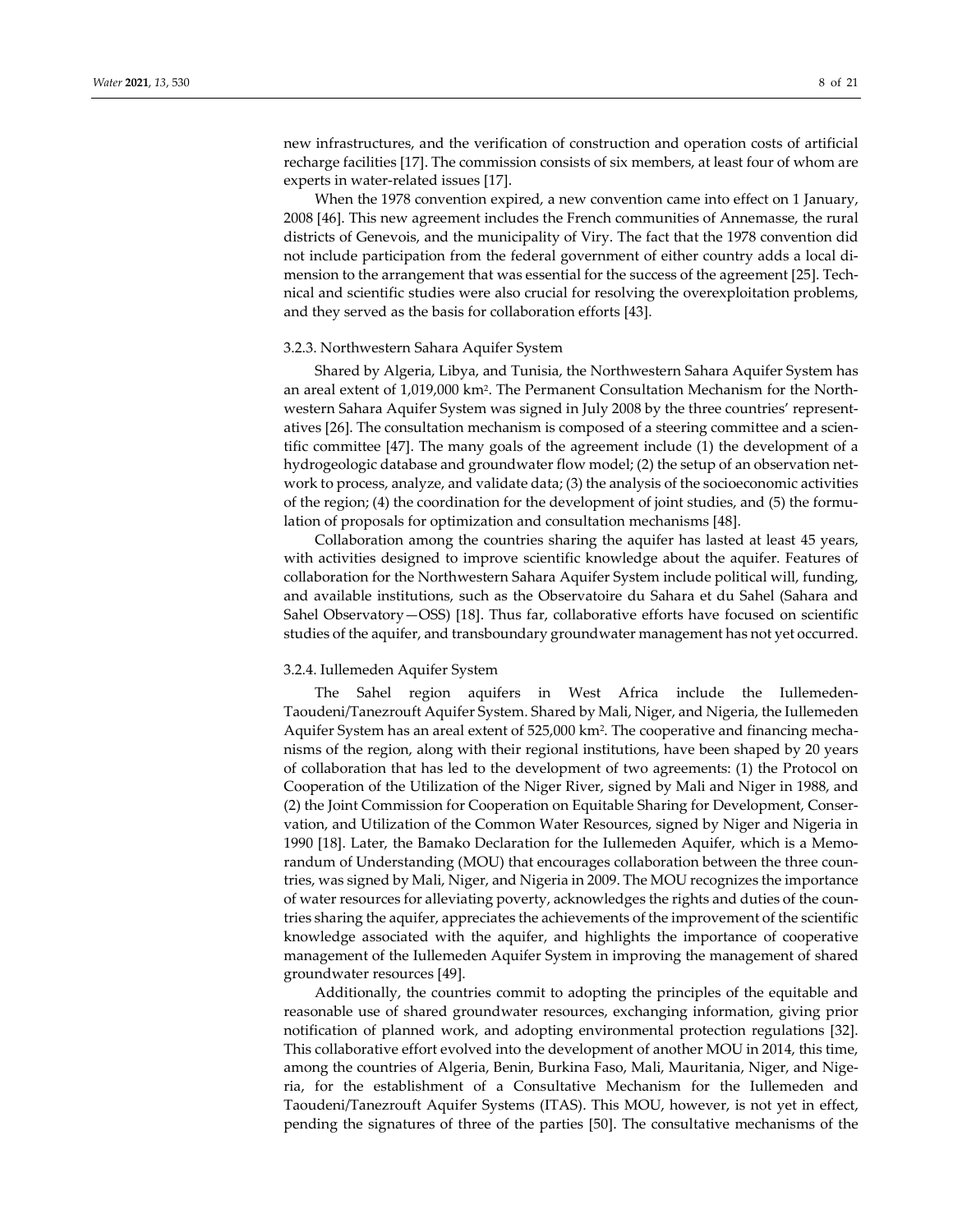ITAS demonstrate the readiness to develop management strategies, though the agreement has not evolved into additional management actions [1,26].

#### 3.2.5. Nubian Sandstone Aquifer System (NSAS)

The Nubian Sandstone Aquifer System consists of a series of laterally and/or vertically interconnected aquifers that extend across more than  $2,000,000$  km<sup>2</sup> in East Libya, Egypt, Northeast Chad, and North Sudan [17]. The formal agreements ratified by the countries sharing the aquifer include (1) the Programme for the Development of a Regional Strategy for the Utilization of the Nubian Sandstone Aquifer System and (2) the Terms of Reference for the Monitoring and Exchange of Groundwater Information of the Nubian Sandstone Aquifer System, both signed in October 2000 [47]. The NSAS projects, which are considered initial stages of groundwater collaboration, are widely supported by donors and the scientific community [51].

Though these agreements are relatively recent, the collaboration between Libya and Egypt dates back to 1991, when the Joint Authority of the Nubian Sandstone Aquifer System (JASD-NSAS) was established [47]. The first countries to join were Libya and Egypt, with Sudan and Chad following in 1996 and 1999, respectively [52]. The information shared under the NSAS agreement includes yearly groundwater extractions, electrical conductivity measurements, chemical analysis, and water-level measurements [48]. In 2012, the Regional Strategic Action Program for the Nubian Sandstone Aquifer System was negotiated through the Action Programme for the Integrated Management of the Shared Nubian Aquifer, which included guidance for future groundwater management agreements [18,53]. The JASD-NSAS has a regional expert group, with offices in each of the countries sharing the aquifer, as well as specific units for public relations, follow-up, finance, technical affairs, information, and administration.

# 3.2.6. Al-Saq/Al-Disi Aquifer System

The Al-Saq/Al-Disi Aquifer is a reservoir of fossil water shared by Jordan (Al-Saq Aquifer) and Saudi Arabia (Al-Disi Aquifer). Groundwater recharge in the region is minimal, and the two countries seem to be involved in a pumping race that might lead to the inevitable depletion of the groundwater resource [54]. The Agreement between the Government of the Hashemite Kingdom of Jordan and the Government of the Kingdom of Saudi Arabia for the Management and Utilization of the Ground Waters in the Al-Saq/Al-Disi Layer was signed on 4 April, 2015. The Al-Saq/Al-Disi Aquifer area covered by the agreement has an area extent of 308,000 km2 [55].

The agreement restricts groundwater extractions in protected areas, encourages the drilling of observation wells, and includes pollution control statements. The agreement authorizes the drilling of wells in the management area between Jordan and Saudi Arabia but limits water usage for municipal purposes. A joint Saudi/Jordanian technical committee formed by five members from each country is responsible for supervising the implementation of the terms of the agreement, monitoring groundwater quality and quantity, and exchanging data and information between the involved parties. The agreement calls for members of the joint committee to have one meeting every six months. However, it was reported that as of 2018, the committee has never met [50]. According to the agreement, data exchange with a third party is not allowed unless approved by the two countries. Activities by the joint committee can be completed with the help of experts, technicians, officials, and citizens from the two countries. The agreement will be reviewed every 25 years, and any amendment will be studied by the joint committee and referred to the appropriate authorities. In this case, informal political meetings contributed to the development and signing of the MOU in 2015 [36]. However, the countries have not truly reached a bilateral treaty over the use of their shared groundwater [36].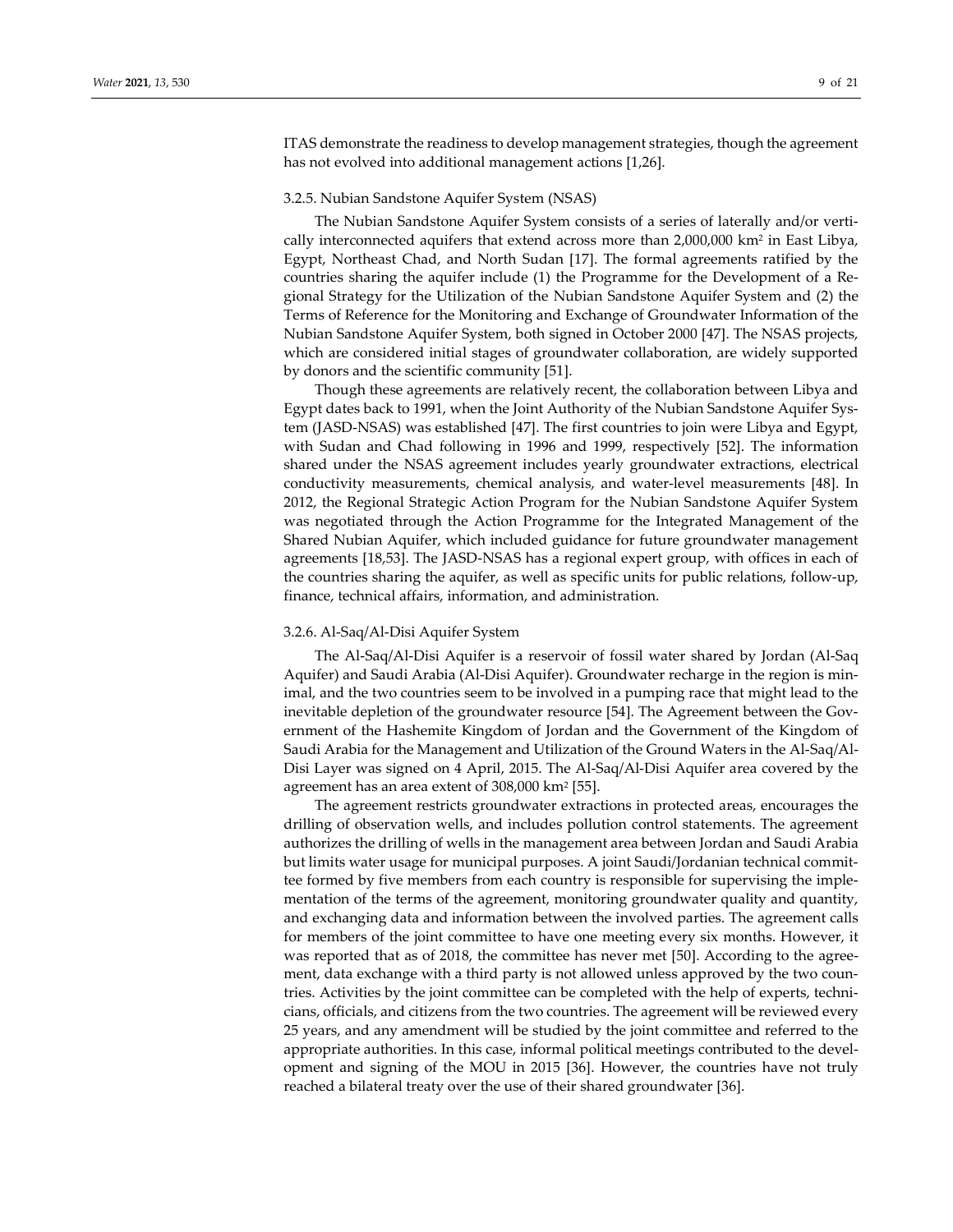# *3.3. Transboundary Groundwater Collaboration between the United States and Mexico*

The allocation of shared surface water resources between the United States and Mexico is governed by the 1944 Water Treaty Regarding the Utilization of Waters of the Colorado and Tijuana Rivers and of the Rio Grande (1944 Treaty). The treaty, however, leaves groundwater unmentioned. The IBWC, established in 1889, is the international body that oversees the application of U.S.-Mexico treaties regarding boundary demarcation, water resources, and sanitation in the border region [12]. It received the name of the International Boundary Commission (IBC) before the signing of the 1944 Treaty.

The IBWC is composed of the U.S. and a Mexican Section. The U.S. Section is housed in the U.S. Department of State and has headquarters in El Paso, Texas. The Mexican Section is operated by the Mexican Ministry of Foreign Affairs, with headquarters in Ciudad Juarez, Chihuahua. To implement international treaty provisions, the IBWC requires specific agreements, which have been recorded in the form of Minutes and date back to 1889. A key pillar of the 1944 Treaty is that it allows for interpretations or modifications (Minutes) to adapt to new challenges that emerge between the two countries [56]. These Minutes are considered extensions and applications of the treaty [56]. To date, 324 Minutes act as binding obligations between the United States and Mexico, but only Minute 242 for the "Permanent and Definitive Solution to the International Problem of the Salinity of the Colorado River" specifically includes groundwater management provisions [57]. Resolution 5 of Minute 242 establishes that "pending the conclusion by the Governments of the United States and Mexico of a comprehensive agreement on groundwater in the border areas, each country shall limit pumping of groundwater in its territory within eight kilometers of the Arizona-Sonora boundary near San Luis to 197,358,000 cubic meters annually" [57]. Minute 323, "Extension of Cooperative Measures and Adoption of a Binational Water Scarcity Contingency Plan in the Colorado River Basin," is a relevant example of cooperation for many reasons, including the assessment of desalination impacts [58]. While this Minute does not consider groundwater, it does consider a binational assessment effort within the context of the IBWC and the 1944 Treaty.

Aside from the 1944 Treaty framework, the Bellagio Draft Treaty represents another fine example of the progress being made toward the understanding and management of the U.S.-Mexico transboundary aquifers [16]. The treaty suggests a structure by which the United States and Mexico can work cooperatively, describing the development of a bilateral institution that will allow the United States and Mexico to jointly study and manage their shared groundwater resources [59]. Moreover, it emphasizes the importance of knowledge improvement for the development of joint agreements and the management of groundwater resources. Another collaborative effort between the United States and Mexico, the MOU between Ciudad Juárez Water Utilities and El Paso Water Utilities promotes the exchange of information and the development of binational studies in the region [18,47]. This surface-water and groundwater assessment effort represents a local approach arranged by interested communities [11], indicating the presence of different paths toward scientific groundwater collaboration on a local or regional scale.

Finally, the TAAP Cooperative Framework represents another mechanism of binational collaboration between the United States and Mexico. The knowledge-improvement goals included in the TAAP Cooperative Framework coincide with the data-collection efforts and assessment of shared water resources described in the Bellagio Draft Treaty of 1989. The TAAP Cooperative Framework is described below.

#### *3.4. The United States-Mexico Transboundary Aquifer Assessment Program*

Recognizing the interest of the United States and Mexico to understand their shared aquifers, and with U.S. Public Law 109–448 as a precedent, the Principal Engineers of the U.S. and Mexican sections of the IBWC signed the Joint Cooperative Process United States-Mexico for the Transboundary Aquifer Assessment Program (TAAP Cooperative Framework) in August 2009. While some scholars argue that TAAP marginalizes issues such as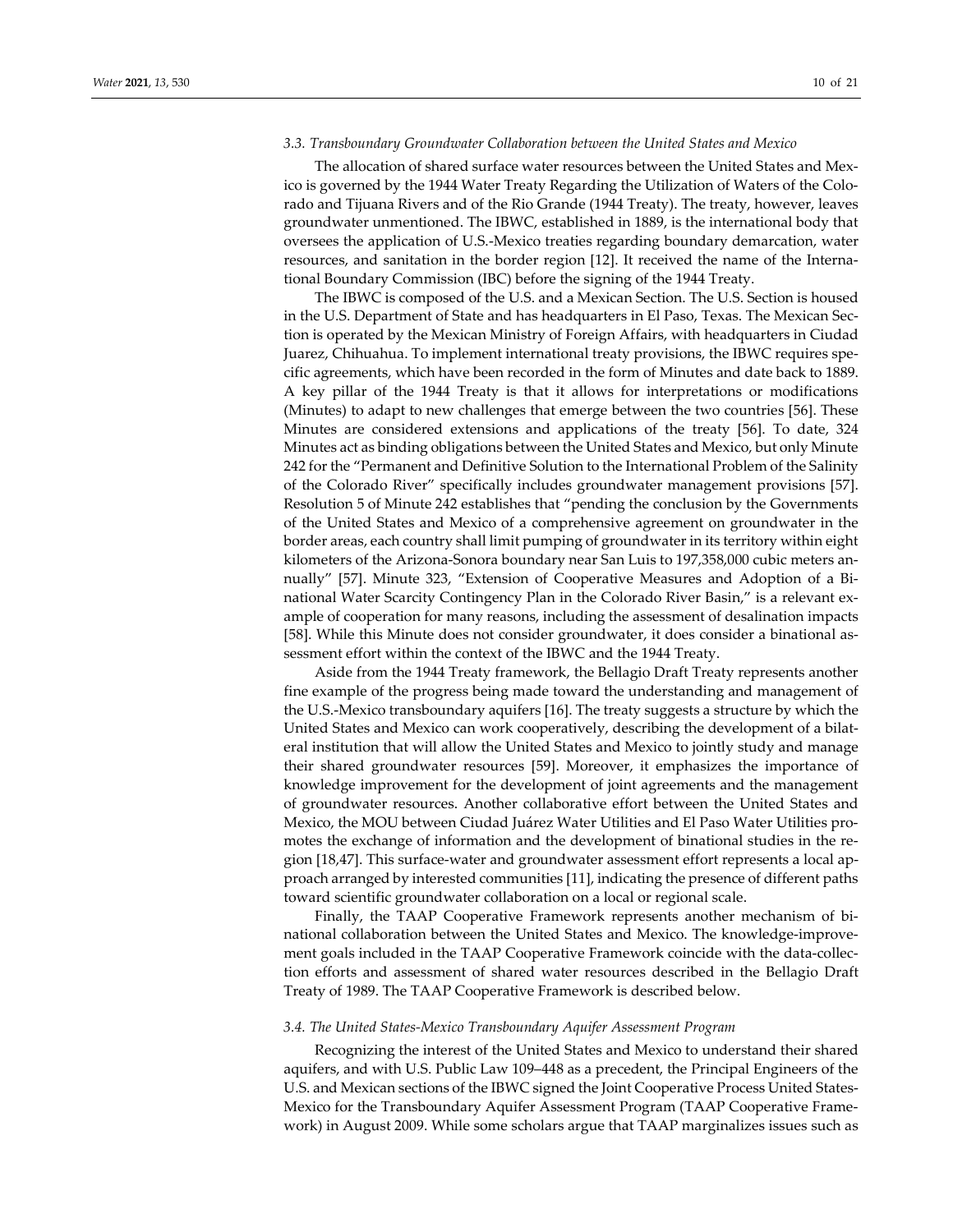water rights and management [60], others have contended that improving understanding of the U.S.-Mexico transboundary aquifers, which is the objective of the TAAP Cooperative Framework, is a necessary first step toward a binational groundwater management agreement between the United States and Mexico [19].

The TAAP Cooperative Framework promotes the development of binational technical groups to evaluate shared aquifers, advocates for knowledge improvement and data exchange, and states that each country has an obligation to cooperate [24]. It is worth noting that these principles correspond to UN Draft Articles 7 and 8, "General Obligation to Cooperate" and "Regular Exchange of Data and Information" [19]. Additionally, TAAP principle 4 considers the sovereignty of each nation by stating, "no provision set forth [in this agreement] will limit what either country can do independently in its own territory." This principle is consistent with UN Draft Article 3, "Sovereignty of Aquifer States" or countries that share the aquifer. UN Draft Article 13, regarding monitoring, is also consistent with the overall TAAP objective of improving knowledge of transboundary aquifer conditions.

Accomplishments of the TAAP include the development of the Mesilla Valley Hydrologic Model; the completion of the Binational Study of the Transboundary San Pedro Aquifer; the establishment of research projects in Texas, New Mexico, Arizona, Sonora, and Chihuahua; the output of numerous publications and conference presentations; and fieldwork in the U.S. and Mexican portions of the priority aquifers [61]. Additionally, over 50 binational meetings have taken place, many of them were between the technical workgroups established pursuant to the Cooperative Framework.

An existent legal mechanism for collaboration, regional institutions, funding mechanisms, high institutional capacity, previous water cooperation, and scientific research are some of the enabling mechanisms for groundwater collaboration that are present in the TAAP collaboration and that might facilitate future groundwater collaboration between the two countries.

# 3.4.1. Common Elements of Collaboration between the TAAP Cooperative Framework and International Aquifer Agreements

A comparison of the elements of the TAAP Cooperative Framework and the components of the six international groundwater agreements is presented in Table 3. Five items were particularly relevant as common features of collaboration: (1) the presence of data exchange provisions, which was true for all the agreements but the Al-Saq/Al-Disi Aquifer System; (2) the concurrence for binational aquifer assessment, agreed on and implemented by all the countries sharing an aquifer; (3) the establishment of technical advisory committees, which occurred in all of the countries; (4) the presence of technical groups, discussed in every agreement except the Bamako Declaration, and; (5) respect for the legal framework and jurisdictional requirements of each country, which was inferred from the content of each of the agreements and which apply to all of the analyzed aquifers.

These features of collaboration, present in all of the agreements except the Al-Saq/Al-Disi Aquifer System and the Iullemeden Aquifer, are in alignment with the main objective of the TAAP Cooperative Framework, which is to improve knowledge of transboundary aquifers. These features also demonstrate that groundwater assessment is necessary for managing transboundary aquifers. A notable difference between the agreements and the TAAP Cooperative Framework is the use of information. While the data generated through the TAAP serve only to improve knowledge, as do the data generated for the NSAS and the NSA, the information and monitoring outcomes from the GAS, Franco-Swiss Genevese Aquifer, Al-Saq/Al-Disi Aquifer System, and Iullemeden Aquifer can be used for decision-making purposes with respect to groundwater management.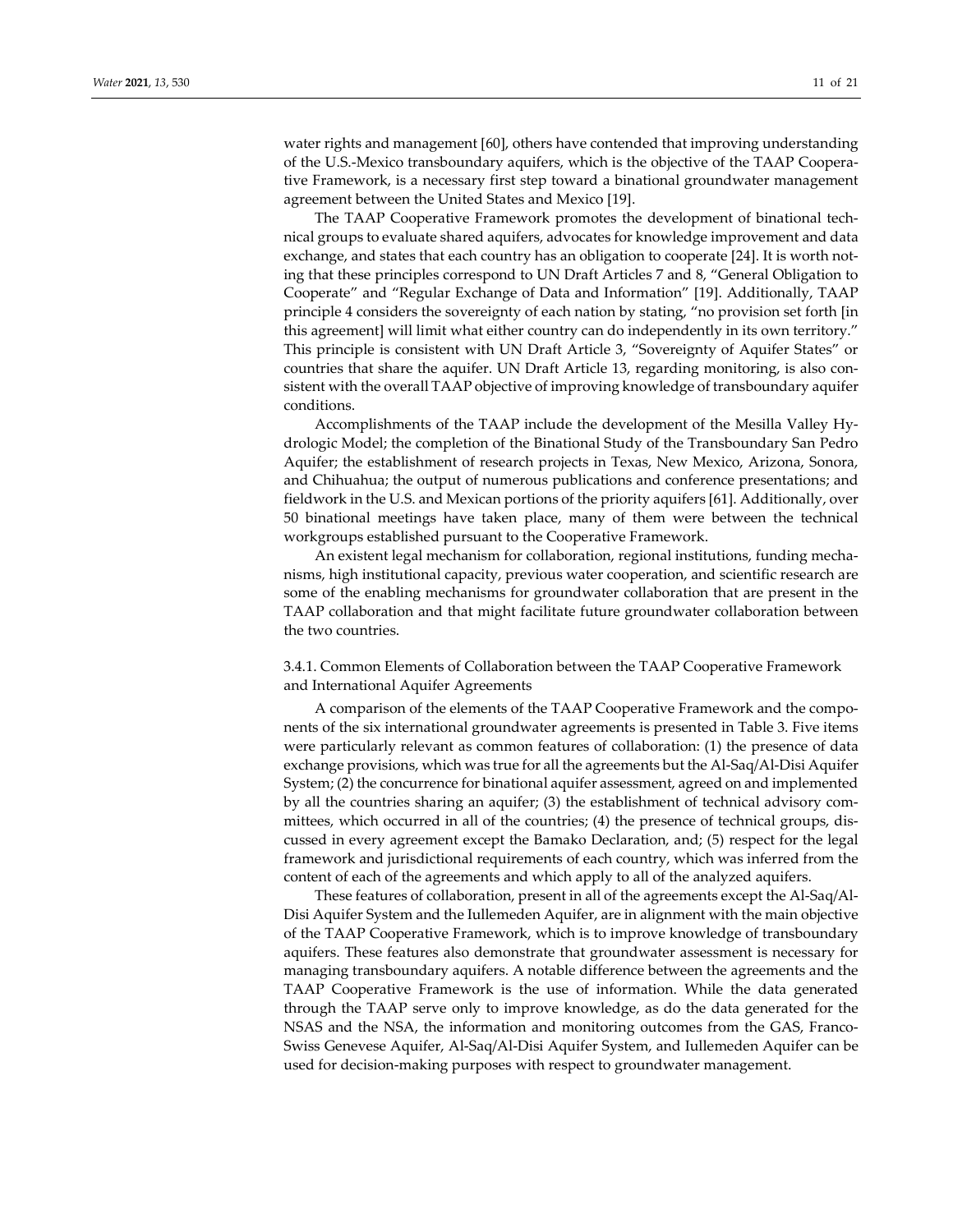|                    | <b>Elements of Collaboration</b>                                                                                        | <b>TAAPGAS</b> | Franco-Swiss Northwest-<br>Genevese | Iul-                                                                                                                                                                              |   | Disi                     |
|--------------------|-------------------------------------------------------------------------------------------------------------------------|----------------|-------------------------------------|-----------------------------------------------------------------------------------------------------------------------------------------------------------------------------------|---|--------------------------|
|                    | Exchange data                                                                                                           |                |                                     |                                                                                                                                                                                   |   | x                        |
|                    | Concur on binational aquifer assessment activities                                                                      |                |                                     |                                                                                                                                                                                   |   |                          |
| Objectives         | Establish and coordinate technical advisory com-<br>mittees                                                             |                |                                     |                                                                                                                                                                                   |   |                          |
|                    | Establish an official repository for binational pro-<br>ject reports                                                    | ?              | $\overline{\mathcal{E}}$            | NASAl-Saq/Al-<br>$\overline{\cdot}$<br>?<br>X<br>✔<br>$\ddot{\cdot}$<br>$\ddot{?}$<br>$\overline{\mathcal{C}}$<br>?<br>?<br>?<br>?<br>7<br>X<br>$\overline{\cdot}$<br>?<br>?<br>7 | х |                          |
|                    | Establish technical groups                                                                                              |                |                                     | ern Saharan lemeden<br>◢∗<br>?                                                                                                                                                    |   |                          |
| Framework          | Develop project progress reports                                                                                        |                |                                     |                                                                                                                                                                                   |   |                          |
| (Process)          | Publish final reports                                                                                                   |                |                                     |                                                                                                                                                                                   |   |                          |
| Funding            | Arranged between the parties                                                                                            | $\overline{?}$ |                                     |                                                                                                                                                                                   |   | $\overline{\mathcal{E}}$ |
| Principles         | Activities should be beneficial to both countries                                                                       | ✔*             | ◢∗                                  |                                                                                                                                                                                   |   |                          |
|                    | Activities should be agreed on within the frame-<br>work of the coordinating agency                                     |                | ?                                   |                                                                                                                                                                                   |   |                          |
|                    | Activities should respect the legal framework and<br>jurisdictional requirements of each country                        |                |                                     |                                                                                                                                                                                   |   |                          |
|                    | No provision set forth in this agreement will limit<br>what either country can do independently in its<br>own territory |                |                                     |                                                                                                                                                                                   |   |                          |
|                    | No part of this agreement may contravene what<br>has been stipulated in the Boundary and Water<br><b>Treaties</b>       |                |                                     |                                                                                                                                                                                   |   |                          |
|                    | The information generated from these projects is<br>solely for the purpose of expanding knowledge                       | χ              | X                                   |                                                                                                                                                                                   |   | X                        |
|                    | An official repository of records will be present                                                                       | ?              | $\overline{\mathcal{E}}$            |                                                                                                                                                                                   |   | X                        |
|                    | Reports will be available to the public in each<br>country                                                              | 2              |                                     |                                                                                                                                                                                   |   | х                        |
| Communi-<br>cation | Information obtained will be considered official<br>data and will be shared without any restrictions                    |                |                                     |                                                                                                                                                                                   |   | x                        |
|                    | Credit will be given to those who provide infor-<br>mation                                                              |                |                                     |                                                                                                                                                                                   |   |                          |

**Table 3.** Common elements of collaboration between transboundary groundwater agreements (✔ = Component present in the agreement,  $X =$  component absent in the agreement,  $* =$  inferred present component, ? = unspecified component, not shown in the agreement and cannot be inferred from additional content).

> Another difference between the agreements and the TAAP Cooperative Framework is the availability of aquifer assessment data to the public, which is not discussed by or does not apply to the rest of the transboundary aquifers. The IBWC is the official repository of the available studies, which are published in both English and Spanish through the organization's official website. The financial arrangements, as described in the TAAP Cooperative Framework, were rather uncommon, being present in the Franco-Swiss Genevese and the Northwestern Saharan Aquifer agreements only.

# 3.4.2. Expert Interviews on U.S.-Mexico Transboundary Groundwaters

Expert interviews on transboundary groundwater served to determine whether the TAAP principles of agreement could guide transboundary aquifer assessment in areas that have not entered into formal agreements for binational collaborative studies, ultimately leading to the development of groundwater management arrangements or agreements (Table 4).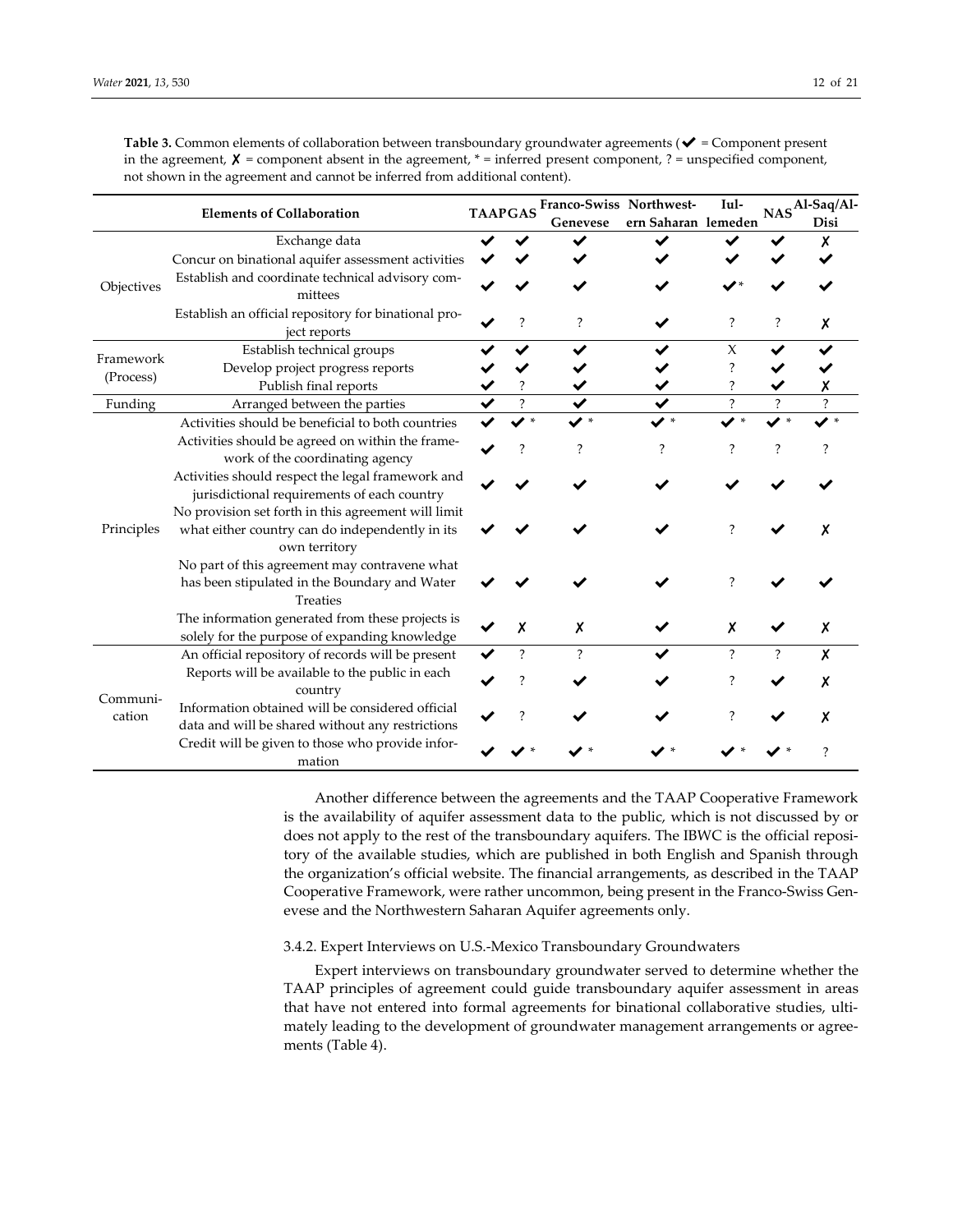| Question                                                                                                                                                                                                                                                                                   | Interviewee 1                                                                                                                                             | Interviewee 2                                                                                                                                         | Interviewee 3                                                                                                                                                                                                                                                                                                                          | Interviewee 4                                                                                                                                                                                                               | Interviewee 5 Interviewee 6                                                                                                           |                                                                                                                                                                                                                                                      |
|--------------------------------------------------------------------------------------------------------------------------------------------------------------------------------------------------------------------------------------------------------------------------------------------|-----------------------------------------------------------------------------------------------------------------------------------------------------------|-------------------------------------------------------------------------------------------------------------------------------------------------------|----------------------------------------------------------------------------------------------------------------------------------------------------------------------------------------------------------------------------------------------------------------------------------------------------------------------------------------|-----------------------------------------------------------------------------------------------------------------------------------------------------------------------------------------------------------------------------|---------------------------------------------------------------------------------------------------------------------------------------|------------------------------------------------------------------------------------------------------------------------------------------------------------------------------------------------------------------------------------------------------|
| According to your experi-<br>ence, what factors promote<br>the successful groundwater<br>collaboration between na-<br>tions that share one or vari-<br>ous aquifers?                                                                                                                       | -Interest<br>-Compliance with<br>existing agree-<br>ments<br>-Respect for cul-<br>tural differences<br>-Consideration for<br>institutional<br>asymmetries | -Friendly rela-<br>tions between<br>countries<br>-Pre-existing<br>framework for<br>collaboration                                                      | -Pre-existing insti-<br>tutional frame-<br>work<br>-Data-sharing<br>mechanisms<br>-Trust<br>-Interest<br>-Funding                                                                                                                                                                                                                      | -Trust<br>-Considering im-<br>balances between<br>countries<br>- Processes that<br>promote trust,<br>e.g., data sharing<br>and prior notifi-<br>cation<br>-Avoiding water-<br>right discussions<br>in the initial<br>stages | -Trust<br>-Common is-<br>sues/problems -Avoiding wa-<br>-People-not<br>institutions-<br>promoting co-<br>operation                    | -Local agree-<br>ments<br>ter-right dis-<br>cussions<br>-Focusing on<br>water quality                                                                                                                                                                |
| Do you think we can gen-<br>eralize the TAAP principles<br>of collaboration and apply<br>them to other aquifers<br>within the U.S.-Mexico bor-<br>der?<br>Do you think the TAAP<br>Cooperative Framework<br>can serve as a model for<br>the assessment of other<br>transboundary aquifers? | -General princi-<br>ples can be uti-<br>lized<br>-Take into account groundwater re-<br>the uniqueness of<br>each aquifer sys-<br>tem                      | -Principles can<br>help other coun-<br>tries deal with<br>the use of shared<br>sources<br>-Absolute com-<br>mitment is<br>needed between<br>countries | -Important model<br>to consider in<br>countries with or<br>without pre-exist-<br>ing frameworks<br>for collaboration<br>-Depends on the<br>circumstances<br>-Require higher-<br>level discussions<br>-Partnerships<br>among universi-<br>ties, federal agen-<br>cies, and coordi-<br>nating agencies<br>provide a favora-<br>ble model | - Follow the basic<br>rules of coopera-<br>tion and apply<br>them to the spe-<br>cific needs of<br>each aquifer                                                                                                             |                                                                                                                                       | -Elements are<br>good but<br>worked due to<br>the leadership<br>of specific<br>members<br>-Does not have<br>federal<br>strength<br>-Political sensi-<br>tivity limits<br>data sharing<br>-Formality of<br>relations slows<br>down collabo-<br>ration |
| Do you think the TAAP<br>Cooperative Framework<br>can serve as a basis for the<br>development of future<br>groundwater management<br>agreements in the border-<br>lands of the United States<br>and Mexico?                                                                                | -Principles can<br>serve as a founda-<br>tion<br>-There has to be a -Smaller, local-<br>that drives the de-<br>groundwater<br>management<br>agreement     | reason/interest ized agreements<br>are needed<br>velopment of a -States should be<br>involved                                                         | -A framework for -You can imple-<br>talking about<br>groundwater<br>management is<br>needed                                                                                                                                                                                                                                            | -A generic frame-<br>work for collabo-<br>ration is needed<br>ment a frame-<br>work for the<br>whole border<br>stating that each<br>aquifer must<br>have its own re-<br>gime                                                | -I don't think so -Does not help<br>-Water manage- to plan, man-<br>ment differs<br>greatly between about the bor-<br>the borderlands | -Not as it<br>stands right<br>now<br>age, or learn<br>der<br>-It is limited to<br>only four aqui-<br>fers                                                                                                                                            |

**Table 4.** Summary of expert interview responses.

Interviewees reported that the TAAP principles are general enough to be used as a guide to promoting additional groundwater collaboration for the assessment of other transboundary aquifers in the United States and Mexico. This can be supported by a statement included within the TAAP Cooperative Framework (framework/processes): "Either of the two countries can propose an aquifer to study. Within the IBWC framework, it will be determined whether the proposal is in common interest and, as appropriate, a joint program developed." However, the commitment of the involved countries must be "absolute"; i.e., the time frame, funding, and political support for the analysis should be established between the collaborating parties. Participants also commented that because the TAAP effort involves partnerships among universities, federal agencies, and coordinating agencies, it provides a favorable model for collaboration. Nevertheless, its application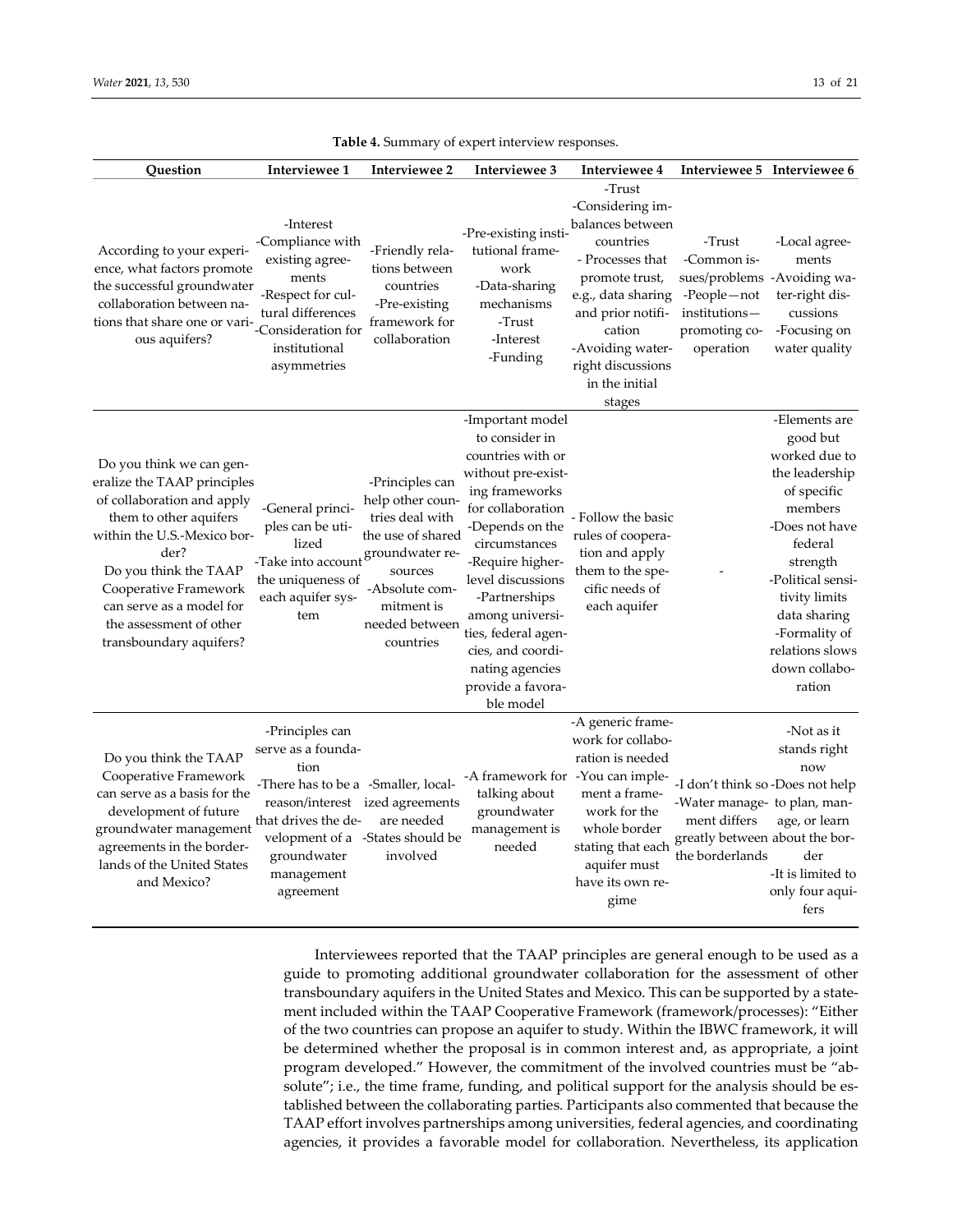would depend on the circumstances of each partner country and also on the leadership of the involved members. Historic or high levels of distrust between the two countries may interfere with the process of collaboration, while a pre-existing foundation, as demonstrated by the 1944 Treaty and the IBWC Framework in the case of Mexico, has facilitated collaboration. On the other hand, it was also expressed that even though the elements of the TAAP Cooperative Framework are effective, it lacks a binding capacity and federal and institutional support from both the United States and Mexico, a fact that sometimes hinders cooperation between the two nations.

Regarding the development of transboundary groundwater management agreements between the United States and Mexico, interviewees stated that the uniqueness of each aquifer system might require the development of aquifer-specific agreements. It was also expressed that the TAAP Cooperative Framework, as it stands right now, cannot serve as the foundation for groundwater management agreements due to the differences in water management between the United States and Mexico. An alternative proposed during the interview process was the possible development of a regional agreement for the use of groundwater resources in the border region. Such an agreement could employ principles of the TAAP Cooperative Framework, and it should be consistent with the UN Draft Articles and existing international groundwater agreements, as well. According to the interviews, the case of aquifer-specific agreements will require the direct involvement of each of the individual states, due to the decentralized way in which water resources are managed in the United States. Each state within U.S. territory has different needs, goals, funds, and management schemes; therefore, each state must play an active role in the development of an agreement.

Interviewees expressed that trust is a key factor in successful groundwater collaboration and that data sharing processes can improve trust between different countries. The interest between involved parties and common issues can also promote collaboration. Respect for cultural differences, institutional asymmetries, and economic imbalance is essential. Finally, additional indicators of successful groundwater collaboration include the presence of a pre-existing institutional framework and the countries' compliance with preexisting agreements.

## 3.4.3. The TAAP Cooperative Framework as a Model for Groundwater Collaboration

The TAAP is a binational scientific effort that enabled groundwater data exchange and harmonization, knowledge improvement of the TAAP aquifers of focus, and trustbuilding among the federal agencies, academic institutions, and water resources research institutes that collaborated in the program. It was enabled by a governance approach, the Joint Report of the Principal Engineers Regarding Joint Cooperative Process United States-Mexico for the Transboundary Aquifer Assessment Program of 2009, and, for the United States, the TAA-Act of 2006 (Figure 2). The TAAP history of collaboration exhibits six out of eight enabling factors for groundwater collaboration described in the current literature [18]: (1) a strong regional institution like the IBWC (U.S. and Mexican Section); (2) existing legal mechanisms, such as the 1944 Treaty and the IBWC Minutes; (3) previous water collaboration for solving water-related issues; (4) third-party involvement from entities that do not belong to the government of each country, such as academic institutions; (5) scientific research on transboundary aquifers, and; (6) funding mechanisms (Figure 2). Although the two remaining features, high institutional capacity, and strong political will are not fully present in the TAAP, they are not absent either. Strong political will is identified when high-ranking officials prioritize transboundary water management [18]. However, the facilitation of diplomatic events and meetings like the ones hosted by the IBWC and TAAP can be considered an early sign for the strengthening of political will. The monitoring and modeling efforts that are present in the TAAP can also be considered factors that strengthen institutional capacity.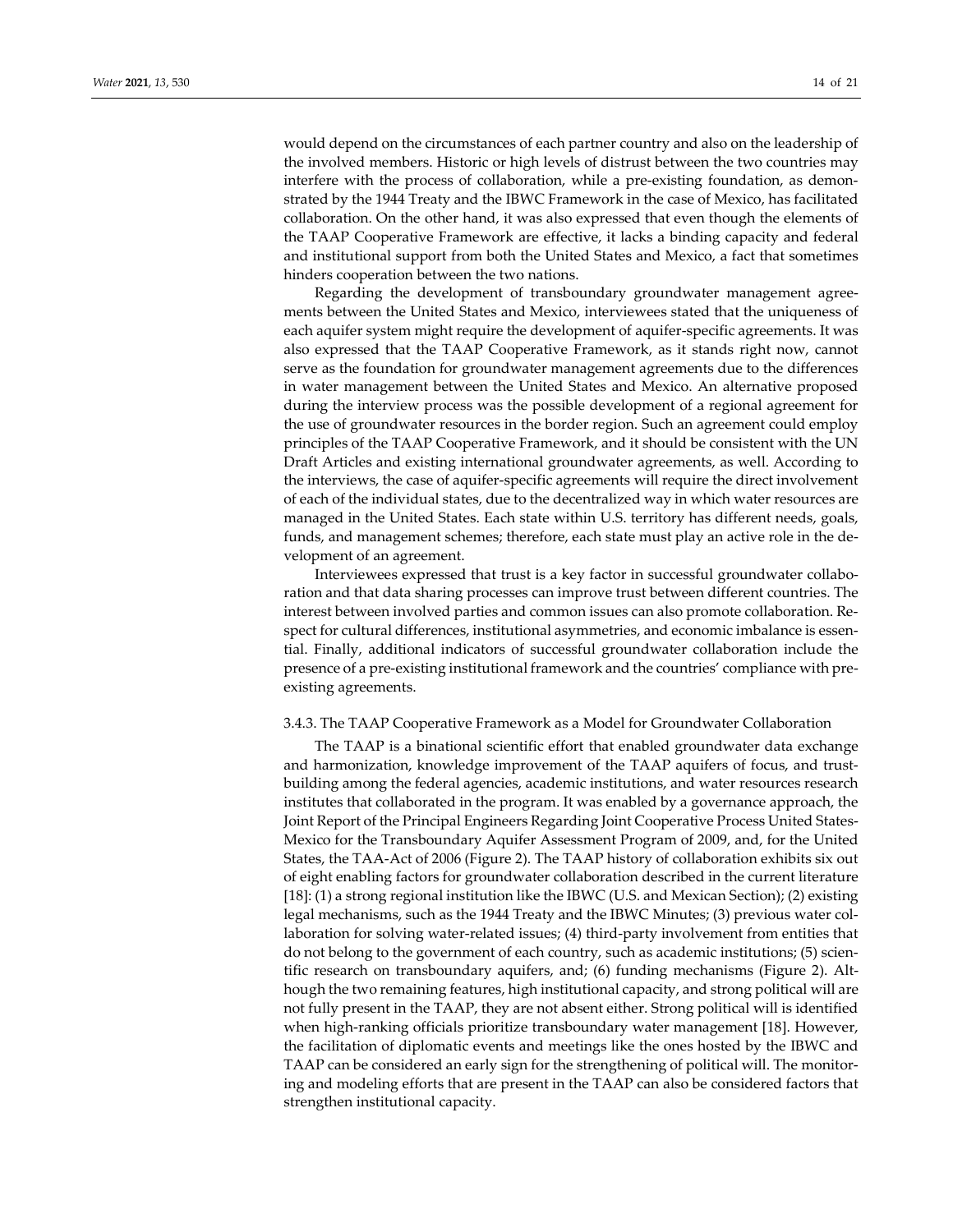

**Figure 2.** Evolution of the United States-Mexico Transboundary Aquifer Assessment Program.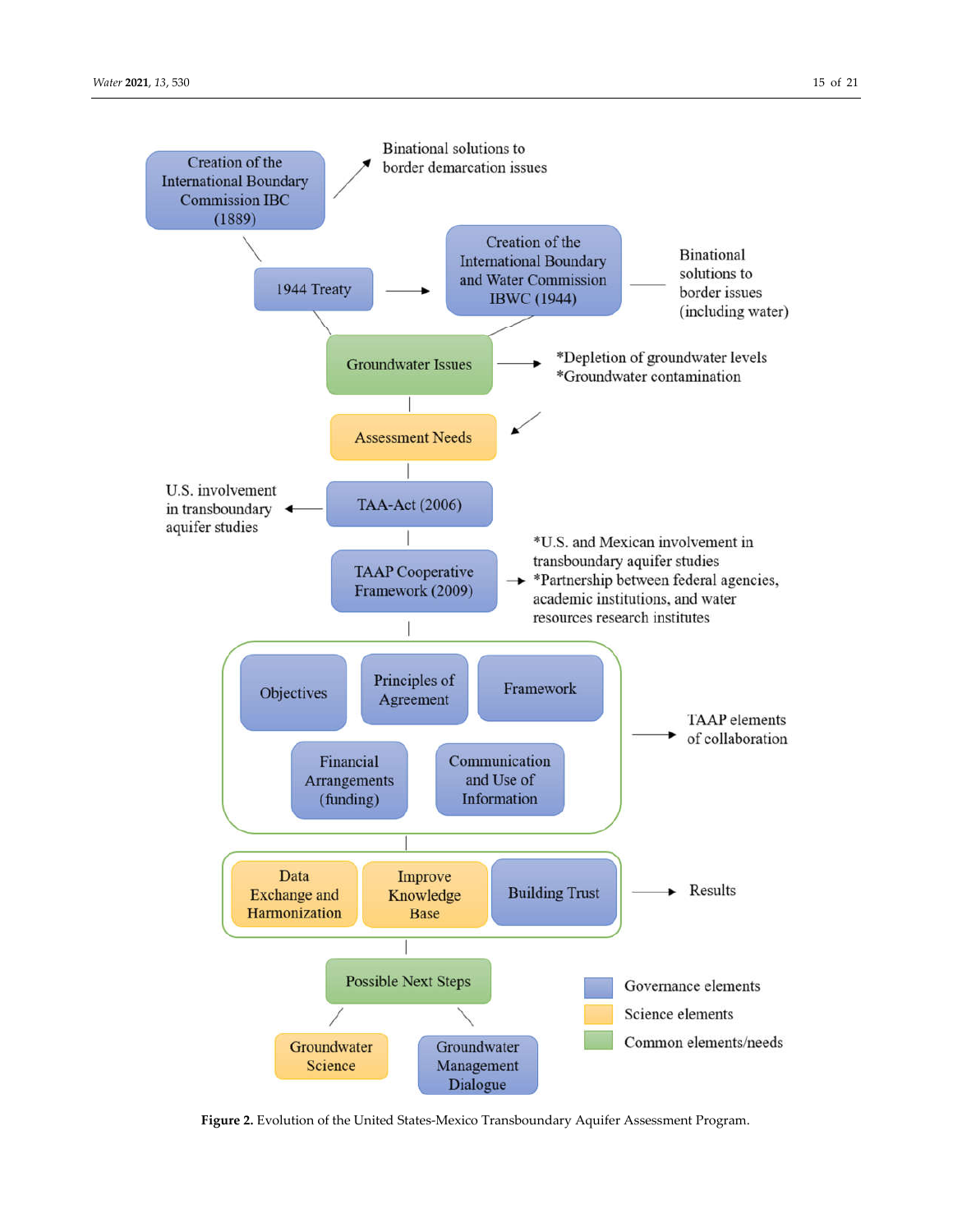The TAAP represents a pre-existing institutional arrangement that promotes trust development between the United States and Mexico, in addition to the development of groundwater assessment studies within the aquifers of focus. These outcomes position the two countries to move forward in one of two ways: (1) implement additional assessment within the transboundary aquifers shared by the United States and Mexico, or (2) initiate dialogue toward the need of developing groundwater management mechanisms for the two countries. While a dialog is needed between the United States and Mexico to determine the need for a possible groundwater management agreement and the scale of the agreement itself, the importance of considering the unique physical, cultural, institutional, and economic characteristics surrounding specific aquifers is essential, as expressed during the expert interviews.

The analysis of common elements of collaboration between existing groundwater cooperation mechanisms and the TAAP indicates that the program itself, which is guided by the TAAP Cooperative Framework, has laid the groundwork for the development of additional aquifer assessment studies along the U.S.-Mexico border. The principles contained within the framework, which already include the majority of the elements described in pre-existing aquifer agreements, allow the two countries to continue studying additional aquifers and help to build trust between the involved parties (Figure 2). Moreover, the TAAP encompasses tenets such as communication and funding principles not previously mentioned in other aquifer agreements. These statements support the fact that the TAAP Cooperative Framework can be used as a model for transborder groundwater collaboration for the assessment of transboundary aquifers between the United States and Mexico and around the world.

## **4. Discussion**

Currently, there is no groundwater treaty between the United States and Mexico. The 1944 Water Treaty regarding the Utilization of Waters of the Colorado and Tijuana Rivers and of the Rio Grande (1944 Treaty) is the primary surface-water-allocating mechanism for the two countries. The treaty, however, does not mention groundwater. The Joint Report of the Principal Engineers Regarding the Joint Cooperative Process United States-Mexico for the Transboundary Aquifer Assessment Program (TAAP Cooperative Framework) is a case of groundwater collaboration for the assessment of the U.S.-Mexico transboundary aquifers of focus: the Santa Cruz, San Pedro, Mesilla, and Hueco Bolson aquifers. However, at least 36 transboundary aquifers shared by the United States and Mexico have been identified so far [25].

Relevant studies on U.S.-Mexico groundwater governance have analyzed (1) the intranational institutions for the management of shared groundwater resources [22]; (2) the importance of institutional asymmetries for transboundary aquifer assessment [20]; (3) the institutional assessment of the Transboundary Santa Cruz and San Pedro Aquifers [21], and; (4) the management perspectives for the shared aquifers of the United States and Mexico [25]. While most of these studies discussed the outcomes, advantages, and disadvantages of the TAAP Cooperative Framework and the program itself, the components of the TAAP Cooperative Framework have not been analyzed as a model for groundwater collaboration.

This study analyzed the TAAP Cooperative Framework as a guide for furthering scientific assessment in areas that have not entered into formal agreements for binational collaborative studies. Through literature review and analysis of existing transboundary groundwater management agreements, we found that common elements of collaboration between the TAAP Cooperative Framework and existing groundwater management agreements include provisions for the exchange of data, concurrence for binational aquifer assessment, the establishment of technical advisory committees and technical groups, and respect for the legal framework and jurisdictional requirements of each country.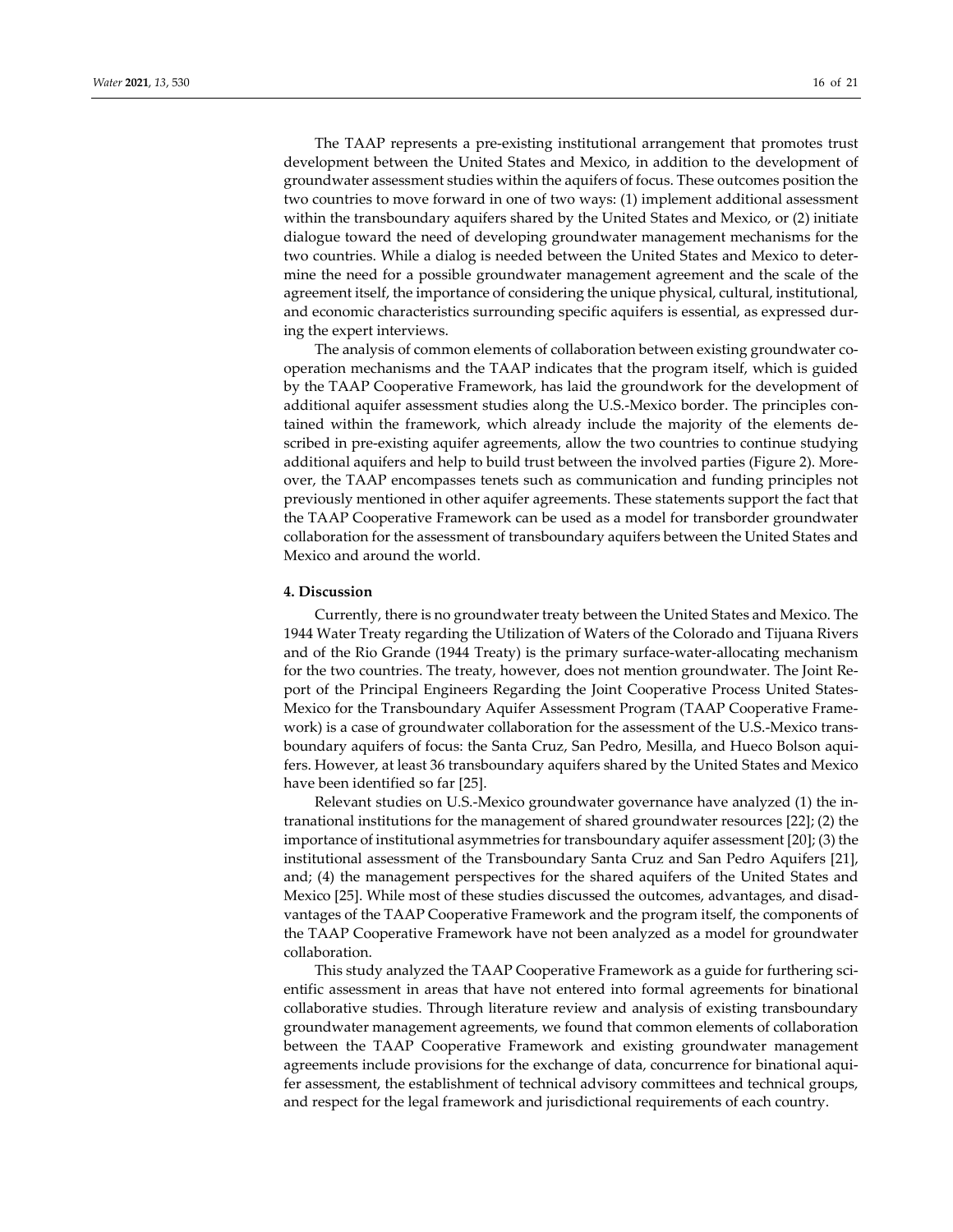The TAAP exhibits several features that enable groundwater collaboration: existing legal mechanisms, previous water collaboration, third-party involvement, scientific research, and funding mechanisms. Additionally, the framework is consistent with four UN Draft Articles on the Law of Transboundary Aquifers, findings that may indicate the readiness of the two countries to move on to a next step: to implement additional aquifer assessment along the U.S.-Mexico border or to initiate dialogue toward the development of groundwater management mechanisms.

Some scholars have argued that the TAAP marginalizes issues such as groundwater rights and management [60] and lacks a binding capacity (personal communication, 2020), and we agree with this premise. The information generated through the TAAP is "solely for the purpose of expanding knowledge" [20]. However, the present study has found that scientific assessment is a prior step for the development of groundwater management agreements. In fact, interviews with experts on transboundary waters explored two ways in which the TAAP could guide groundwater management: through local agreements for the management of specific aquifer systems or through a regional agreement that guides the use of groundwater resources in the border region. In any case, lessons from the TAAP Cooperative Framework and the program itself remain as a model of robust binational groundwater collaboration with principles that have the potential to guide future groundwater assessment and management not just along the U.S.-Mexico border, but across the world.

# **5. Conclusions**

The United States and Mexico share rivers, basins, and aquifers. Yet they do not share a water management agreement that suits the needs of the border communities that completely rely on groundwater resources. Challenges for managing shared groundwater in the region include population growth, industrialization, increase in agriculture, contamination, increase in surface water and groundwater demands, and climate uncertainties. These challenges indicate that some sort of binational arrangement is needed to protect and manage the shared groundwater resources. However, the topic has only been mentioned twice since the IBWC was created. Almost five decades after the signing of Minute 242 and three decades after the development of the Bellagio Draft Treaty, there has been no effort to establish a comprehensive groundwater agreement. Meanwhile, efforts toward increasing understanding of the U.S.-Mexico transboundary aquifers have taken place. This study analyzed the TAAP Cooperative Framework as a guide for furthering scientific assessment in areas that have not entered into formal agreements for binational collaborative studies. To achieve this, we compared the elements of collaboration present within the TAAP Cooperative Framework and six transboundary aquifer agreements around the world.

From this analysis, we found that five elements were particularly relevant as common features of collaboration that align with the TAAP Cooperative Framework: (1) the presence of data exchange provisions, (2) the concurrence for binational aquifer assessment, (3) the establishment of technical advisory committees, which occurred with all of the aquifers, (4) the presence of technical groups, and (5) respect for the legal framework and jurisdictional requirements of the involved countries. Expert interviews also served to identify lessons learned from the TAAP and global challenges for groundwater collaboration, which included the importance of trust-building between border communities sharing water resources, groundwater assessment, and a pre-existing framework for collaboration. It was also suggested that the TAAP principles are general enough to be used as a guide to promoting additional groundwater collaboration for the assessment of other transboundary aquifers in Mexico and the United States and around the world. Yet, the applicability of the TAAP Cooperative Framework will depend largely on the unique circumstances of the involved countries.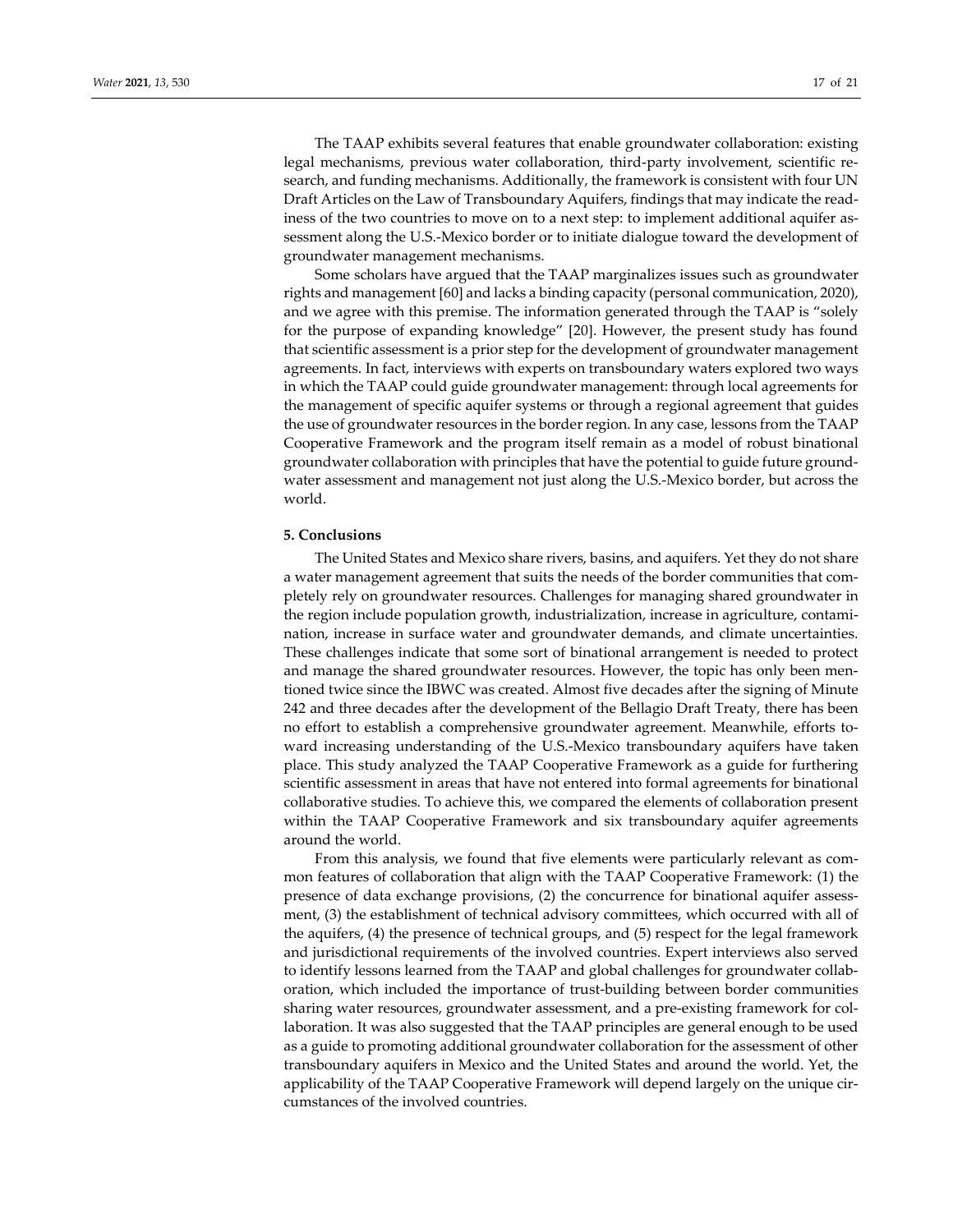We conclude for several reasons that the transboundary aquifer assessment efforts following the TAAP Cooperative Framework represent a model for others wishing to engage in transboundary aquifer assessment. The TAAP Cooperative Framework is a concisely written and readily available document that has been successfully approved and signed by two countries. It has promoted productive scientific collaboration between the United States and Mexico in a manner consistent with the Draft Articles on the Law of Transboundary Aquifers (UN Draft Articles). Its elements are also consistent with the information gathering portion of successful groundwater management agreements around the world. It includes funding and communication provisions that are uncommon in existing international agreements but that facilitate groundwater cooperation, as made evident by the collaboration to date. Finally, according to the TAAP Cooperative Framework, either of the two countries can propose an aquifer of focus, meaning that there is no need to develop a new cooperative framework for assessing additional transboundary aquifers shared by the United States and Mexico.

The present study finds evidence of successful outcomes within the TAAP Cooperative Framework consistent with available transboundary groundwater management agreements, demonstrating that the approach is suited to serve as a model for others wishing to engage in transborder aquifer assessments worldwide. Furthermore, the principles of the TAAP Cooperative Framework include elements that promote trust between the United States and Mexico (e.g., data sharing, development of binational aquifer assessment activities, the establishment of technical advisory committees, and establishment of technical groups). These and the rest of the TAAP elements of collaboration can help to establish the meaningful and robust binational cooperation necessary for the development of U.S.-Mexico groundwater management agreements at the aquifer level.

**Author Contributions:** Conceptualization, E.M.T.-V. and S.B.M.; supervision, S.B.M.; methodology, E.M.T.-V. and S.B.M.; validation, E.M.T.-V. and S.B.M.; formal analysis, E.M.T.-V.; investigation, E.M.T.-V.; resources, E.M.T.-V.; data curation, E.M.T.-V.; writing—original draft preparation, E.M.T.-V.; writing—review and editing, S.B.M.; visualization, E.M.T.-V. and S.B.M.; project administration, S.B.M.; funding acquisition, S.B.M. All authors have read and agreed to the published version of the manuscript.

**Funding:** This work was partially funded by the U.S. Geological Survey (funding authorized by P.L. 109–448) Award Number G17AC00439 for the Transboundary Aquifer Assessment Program, the Babbitt Dissertation Fellowship Program from the Lincoln Institute of Land and Policy, and the Consejo Nacional de Ciencia y Tecnología (CONACYT).

**Institutional Review Board Statement:** This project has been reviewed and approved by an IRB Chair or designee from the University of Arizona (protocol number 1809938973, approved on October 17, 2018).

**Informed Consent Statement:** Informed consent was obtained from all subjects involved in the study.

**Data Availability Statement:** Data sharing is not applicable to this study. The information shared during the interview process is confidential and cannot be shared with the public.

**Acknowledgments:** The authors wish to express their thanks to all the people that contributed to the development of this study via interviews, revisions, and through data sharing.

**Conflicts of Interest:** The authors declare no conflict of interest. The funders had no role in the design of the study; in the collection, analyses, or interpretation of data; in the writing of the manuscript, or in the decision to publish the results.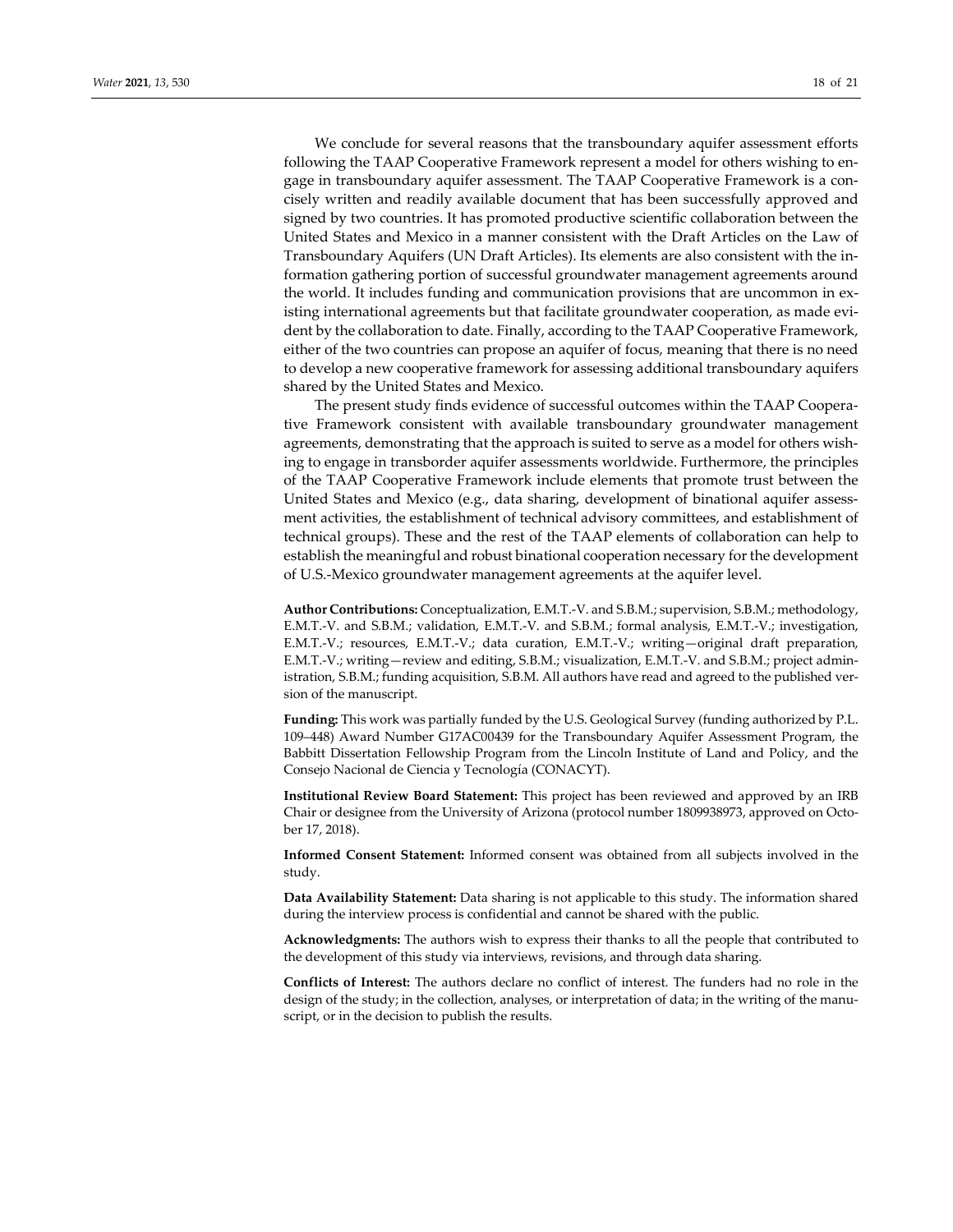# **References**

- 1. Fried; J; Ganoulis, J. *Transboundary Groundwater Resources: Sustainable Management and Conflict Resolution*; Lambert Academic Publishing: Saarbrücken, Germany, 2016.
- 2. Earle, A.; Neal, M.J. Inclusive Transboundary Water Governance. In *Freshwater Governance for the 21st Century*; Global Issues in Water Policy; Springer: Cham, Switzerland, 2017; Volume 6, pp. 145–158.
- 3. IGRAC (International Groundwater Resources Assessment Centre); UNESCO-IHP (UNESCO International Hydrological Programme). *Transboundary Aquifer of the World [Map]: Update 2020: Scale 1: 50 000 000*; IGRAC: Delft, The Netherlands, 2020.
- 4. Giordano, M.; Drieschova, A.; Duncan, J.A.; Sayama, Y.; de Stefano, L.; Wolf, A.T. A review of the evolution and state of transboundary freshwater treaties*. Int. Environ. Agreem. Polit. Law Econ.* **2014**, *14*, 245–264.
- 5. Petersen-Perlman, J.D.; Wolf, A.T. Getting to the First Handshake: Enhancing Security by Initiating Cooperation in Transboundary River Basins*. J. Am. Water Resour. Assoc.* **2015**, *51*, 1688–1707.
- 6. McCracken, M.; Wolf, A.T. Updating the Register of International River Basins of the world*. Int. J. Water Resour. Dev.* **2019**, *35*, 732–782.
- 7. Lopez-Gunn, E.; Jarvis, W.T. Groundwater governance and the Law of the Hidden Sea*. Water Policy* **2009**, *11*, 742–762.
- 8. Megdal, S.B.; Petersen-Perlman, J.D. Groundwater Governance and Assessment in a Transboundary Setting. In *Lake Governance*; Grover, V.I., Ed.; Series: Water: Emerging Issues and Innovative Responses|"A Science Publishers Book"; CRC Press: Boca Raton, FL, USA, 2018; pp. 40–64.
- 9. Callegary, J.B.; Megdal, S.B.; Tapia Villaseñor, E.M.; Petersen-Perlman, J.D.; Minjarez Sosa, J.I..; Monreal Saavedra, R.; Gray, F.; Grijalva Noriega, F.J. Findings and lessons learned from the assessment of the Mexico-United States transboundary San Pedro and Santa Cruz aquifers: The utility of social science in applied hydrologic research. *J. Hydrol. Reg. Stud.* **2018**, *20*, 60–73.
- 10. De Chaisemartin, M.; Varady, R.G.; Megdal, S.B.; Conti, K.I.; van der Gun, J.; Merla, A.; Nijsten, Ge.; Scheibler, F. Addresing the Groundwater Governance Challenge. In *Freshwater Governance for the 21st Century*; Springer International Publishing: Cham, Switzerland, 2017; pp. 205–227.
- 11. Sanchez, R.; Eckstein, G. The path towards groundwater management in the borderlands of Mexico and Texas*. Wiley Interdiscip. Rev. Water* **2019**, *7*, e1399.
- 12. IBWC. U.S. IBWC. n.d*.* Available online: https://ibwc.gov/home.html (accessed on 25 December 2020).
- 13. Varady, R.G.; Scott, C.A.; Wilder, M.; Morehouse, B.; Pineda Pablos, N.; Garfin, G.M. Transboundary adaptive management to reduce climate-change vulnerability in the western U.S.–Mexico border region*. Environ. Sci. Policy* **2013**, *26*, 102–112.
- 14. Updike, R.G.; Ellis, E.G.; Page, W.R.; Parker, M.J.; Hestbeck, J.B.; Horak, W.F. *United States-Mexican Borderlands: Facing Tomorrow's Challenges through USGS Science*; U.S. Geological Survey Circular 1380; U.S. Department of the Interior, U.S. Geological Survey: Reston, VA, USA, 2013; p. 336.
- 15. Wilder, M.; Scott, C.A.; Pineda Pablos, N.; Varady, R.G.; Garfin, G.M.; McEvoy, J. Adapting Across Boundaries: Climate Change, Social Learning, and Resilience in the U.S.-Mexico Border Region*. Ann. Assoc. Am. Geogr.* **2010**, *100*, 917–928.
- 16. Mumme, S.P. Minute 242 and beyond: Challenges and opportunities for managing transboundary groundwater on the Mexico-US border*. Nat. Resour. J.* **2000**, *40*, 341–378.
- 17. Puri, S.; Appelgren, B.; Arnold, G.; Aureli, A.; Burchi, S.; Burke, J.; Margat, J.; Pallas, P. *Internationally Shared (Transboundary) Aquifer Resources Management*; United Nations Educational, Scientific and Cultural Organization: Paris, France, 2001.
- 18. Conti, K.I. *Factors Engabling Transboundary Aquifer Cooperation: A Global Analysis*; IGRAC: Delft, Netherlands, 2014; p. 108.
- 19. Megdal, S.B. The Cooperative Framework for the Transboundary Aquifer Assessment Program: A Model for Collaborative Transborder Studies. *Ariz. Water Resour.* **2017**, *25*, 1–2.
- 20. IBWC. Joint Report of the Principal Engineers Regarding Joint Cooperative Process. United States-Mexico for the Transboundary Aquifer Assessment Program. 2009**.** Available online: wrrc.arizona.edu/sites/wrrc.arizona.edu/files/images/Joint-Report-TAAP-8-19-09.pdf (accessed on 25 December 2020).
- 21. Megdal, B.S.; Scott, C.A. The Importance of Institutional Asymmetries to the Development of Binational Aquifer Assessment Programs: The Arizona-Sonora Experience*. Water* **2011**, *3*, 949–963.
- 22. Megdal, S.B.; Sención, R.; Scott, C.A.; Díaz, F.; Oroz, L.; Callegary, J.; Varady, R.G. Institutional Assessment of the Transboundary Santa Cruz and San Pedro Aquifers on the United States-Mexico Border. In Proceedings of the ISARM2010 International Conference, Paris, France, 6–8 December 2010.
- 23. Milman, A.; Scott, C.A. Beneath the surface: Intranational institutions and management of the United States-Mexico transboundary Santa Cruz aquifer*. Environ. Plan. C Gov. Policy* **2010**, *28*, 528–551.
- 24. Sanchez, R.; Lopez, V.; Eckstein, G. Identifying and characterizing transboundary aquifers along the Mexico–US border: An. initial assessment*. J. Hydrol.* **2016**, *535*, 101–119.
- 25. Sanchez, R.; Eckstein, G. Aquifers Shared Between Mexico and the United States: Management Perspectives and Their Transboundary Nature*. Groundwater* **2017**, *55*, 495–505.
- 26. Villar, P.C. International cooperation on transboundary aquifers in South. America and the Guarani Aquifer case*. Rev. Bras. De Política Int.* **2016**, *59*, doi:10.1590/0034-7329201600107.
- 27. Movilla Pateiro, L. Ad hoc legal mechanisms governing transboundary aquifers: Current status and future prospects. *Water Int.*  **2016**, *41*, 851–865.
- 28. Etikan, I. Comparison of Convenience Sampling and Purposive Sampling*. Am. J. Theor. Appl. Stat.* **2016**, *5*, 1–4.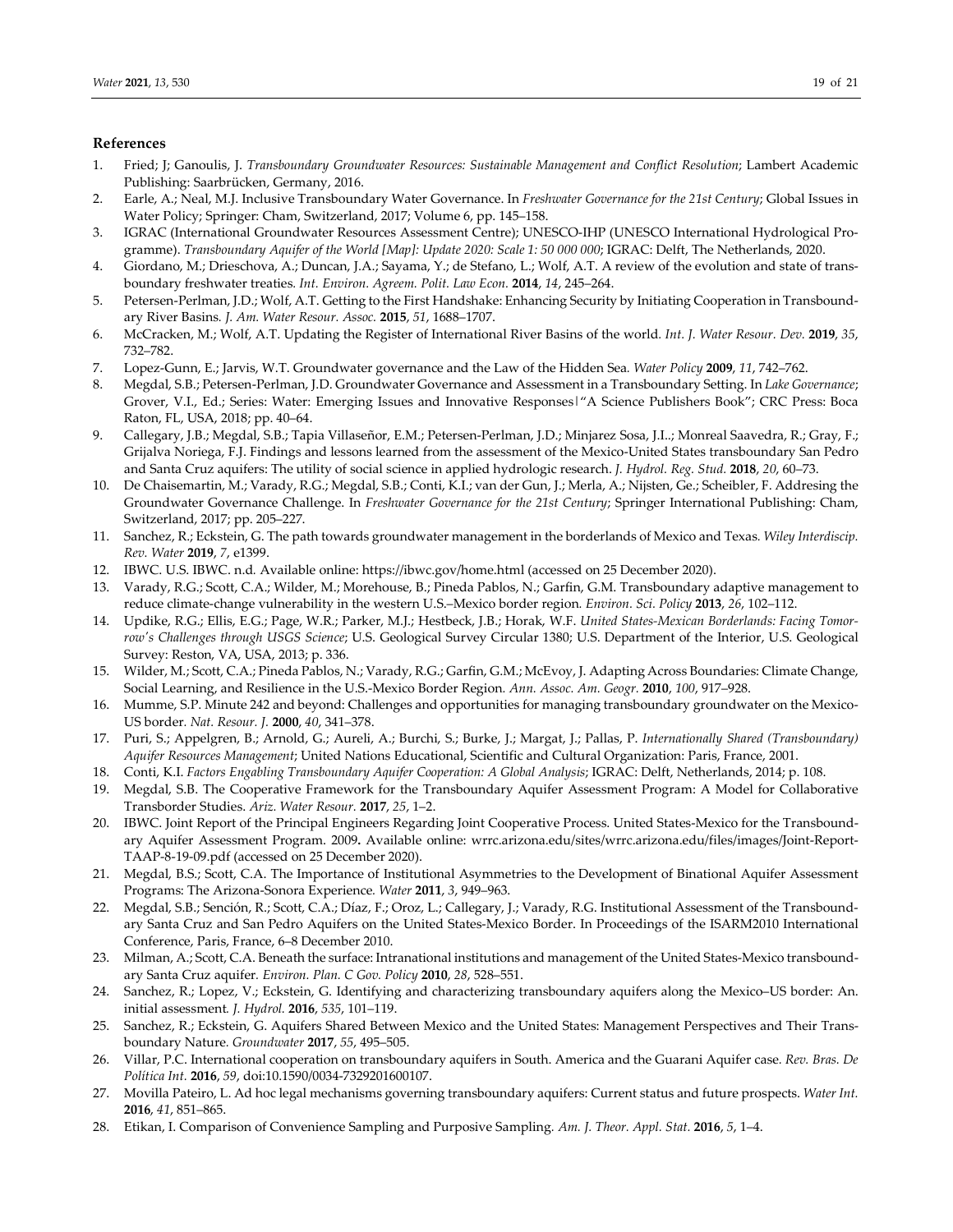- 29. Matsumoto, K. *Transboundary Groundwater and International Law: Past Practices and Current Implications*; Oregon State University: Corvallis, OR, USA, 2004.
- 30. Jarvis, T.; Giordano, M.; Puri, S.; Matsumoto, K.; Wolf, A. International Borders, Ground Water Flow, and Hydroschizophrenia*. Ground Water* **2005**, *43*, 764–770.
- 31. Albrecht, T.R.; Varady, R.G.; Zuniga-Teran, A.A.; Gerlak, A.K.; Staddon, C. Governing a shared hidden resource: A review of governance mechanisms for transboundary groundwater security*. Water Secur.* **2017**, *2*, 43–56.
- 32. Eckstein, G.; Sindico, F. The Law of Transboundary Aquifers: Many Ways of Going Forward, but Only One Way of Standing Still: The Law of Transboundary Aquifers*. Rev. Eur. Comp. Int. Environ. Law* **2014**, *23*, 32–42.
- 33. UNGA. United Nations General Assembly Resolution 63/124 (2008) on the Law of Transboundary Aquifers. See Also the Subsequent UNGA Resolutions 66/104 (2011), 68/118 (2013), 71/150 (2016), 74/85 (2019). Available online: https://www.internationalwaterlaw.org/documents/intldocs/) (accessed on 25 January 2021).
- 34. Zeitoun, M. *Power and Water in the Middle East: The Hidden Politics of the Palestinian-Israeli Water Conflict*; I.B. Tauris: London, UK; New York, NY, USA, 2008.
- 35. Allan, J.A. Water in the environment/socio-economic development discourse: Sustainability, changing management paradigms and policy responses in a global system. *Gov. Oppos*. **2005**, *40*, 181–199.
- 36. Neal, M.J.; Greco, F.; Connell, D.; Conrad, J. The social-environmental justice of groundwater governance*.* In *Integrated Ground-Water Management*; Springer: Cham, Switzerland, 2016; pp. 253–272.
- 37. UN-Water. Step-by-Step Monitoring Methodology for Indicator 6.5.2. 2016. Available online: http://www.unwater.org/publications/step-step-methodology-monitoring-transboundary-cooperation-6–5-2/ (accessed 17 February 2021).
- 38. Hussam, H.; Menga, F.; Greco, F. Monitoring Transboundary Water Cooperation in SDG 6.5.2: How a Critical Hydropolitics Approach Can. Spot Inequitable Outcomes. *Sustainability* **2018**, *10*, 3640.
- 39. Internationally Shared Aquifer Resources Management (ISARM), United Nations Educational Scientific and Cultural Organization (UNESCO), International Hydrological Programme (IHP), Paraguay Ratified the Guaraní Aquifer System Agreement*.*  Available online: https://isarm.org/paraguay-has-ratified-guaran%C3%AD-aquifer-system-agreement (accessed on 25 January 2021).
- 40. Hussein, H. The Guarani Aquifer System, highly present but not high profile: A hydropolitical analysis of transboundary groundwater governance*. Environ. Sci. Policy* **2018**, *83*, 54–62.
- 41. Sugg, Z.P.; Varady, R.G.; Gerlak, A.K.; de Grenade, R. Transboundary groundwater governance in the Guarani Aquifer System: Reflections from a survey of global and regional experts*. Water Int.* **2015**, *40*, 377–400.
- 42. Acuerdo sobre el Acuífero Guaraní. *Acuerdo sobre el Acuífero Guaraní Suscipto por la República de Argentina, La República Federativa de Brasil, La República de Paraguay y La República Oriental del Uruguay en San Juan, Argentina, August 2, 2010*; Secretaria. Carpeta no 728 de 2011, Repartido no 486; República Oriental del Uruguay, Cámara de Senadores: Montevideo, Uruguay, 2012; p. 31.
- 43. De los Cobos, G. The Genevese transboundary aquifer (Switzerland-France): The secret of 40 years of successful management*. J. Hydrol. Reg. Stud.* **2018**, *20*, 116–127.
- 44. Eckstein, G. Managing buried treasure across frontiers: The international Law of Transboundary Aquifers*. Water Int.* **2011**, *36*, 573–583.
- 45. Garner, E.L. Factors identifying aquifers with a high probability of management success*. Water Int.* **2019**, *44*, 354–362.
- 46. De los Cobos, G. A historical overview of Geneva's artificial recharge system and its crisis management plans for future usage*. Environ. Earth Sci.* **2015**, *73*, 7825–7831.
- 47. UNESCO. *Atlas of Transboundary Aquifers: Global Maps, Regional Cooperation and Local Inventories;* UNESCO: Paris, France, 2009; p. 322.
- 48. Burchi, S.; Mechlem, K. *Groundwater in International Law: Compilation of Treaties and Other Legal Instruments*; FAO: Rome, Italy; UNESCO: Paris, France, 2015; Volume 20, pp. 15–20.
- 49. Republic of Mali, Republic of Niger, Federal Republic of Nigeria. *Bamako Declaration of the Ministers in Charge of Water Resources of the Countries Sharing the Iullemeden Aquifer System (Mali, Niger, Nigeria)*; Republic of Mali: Bamako, Mali, 2009**.** Available online: internationalwaterlaw.org/documents/regionaldocs/Iullemeden\_Bamako\_Declaration-2009.pdf (accessed on 25 December 2020).
- 50. Burchi, S. Legal frameworks for the governance of international transboundary aquifers: Pre- and post-ISARM experience*. J. Hydrol. Reg. Stud.* **2018**, *20,* 15–20.
- 51. Cascão, A.E.; Zeitoun, M. Power, hegemony and critical hydropolitics*. Transbound. Water Manag. Princ. Pract.* **2010**, *27*, 42.
- 52. Gaglio, E. The Nubian Sandstone Aquifer: An. Institutional Approach to Water Management. *Calif. West. Int. Law J.* **2016**, *47*, 32.
- 53. Grossman, M. Cooperation on Africa's International Waterbodies: Information Needs and the Role of Information-Sharing. In *Transboundary Water Management in Africa: Challenges for Development Cooperation*; Deutsches Institut für Entwicklungspolitick: Bonn, Germany, 2006.
- 54. Ferragina, E.; Greco, F. The Disi project: An internal/external analysis. *Water Int.* **2008**, *33*, 451–463.
- 55. Eckstein, G. The Newest Transboundary Aquifer Agreement: Jordan and Saudi Arabia Cooperate over the Al-Saq /Al-Disi Aquifer. International Water Law Project Blog 2015. Available online: https://www.internationalwaterlaw.org/blog/2015/08/31/thenewest-transboundary-aquifer-agreement-jordan-and-saudi-arabia-cooperate-over-the-al-sag-al-disi-aquifer/ (accessed on 25 December 2020).